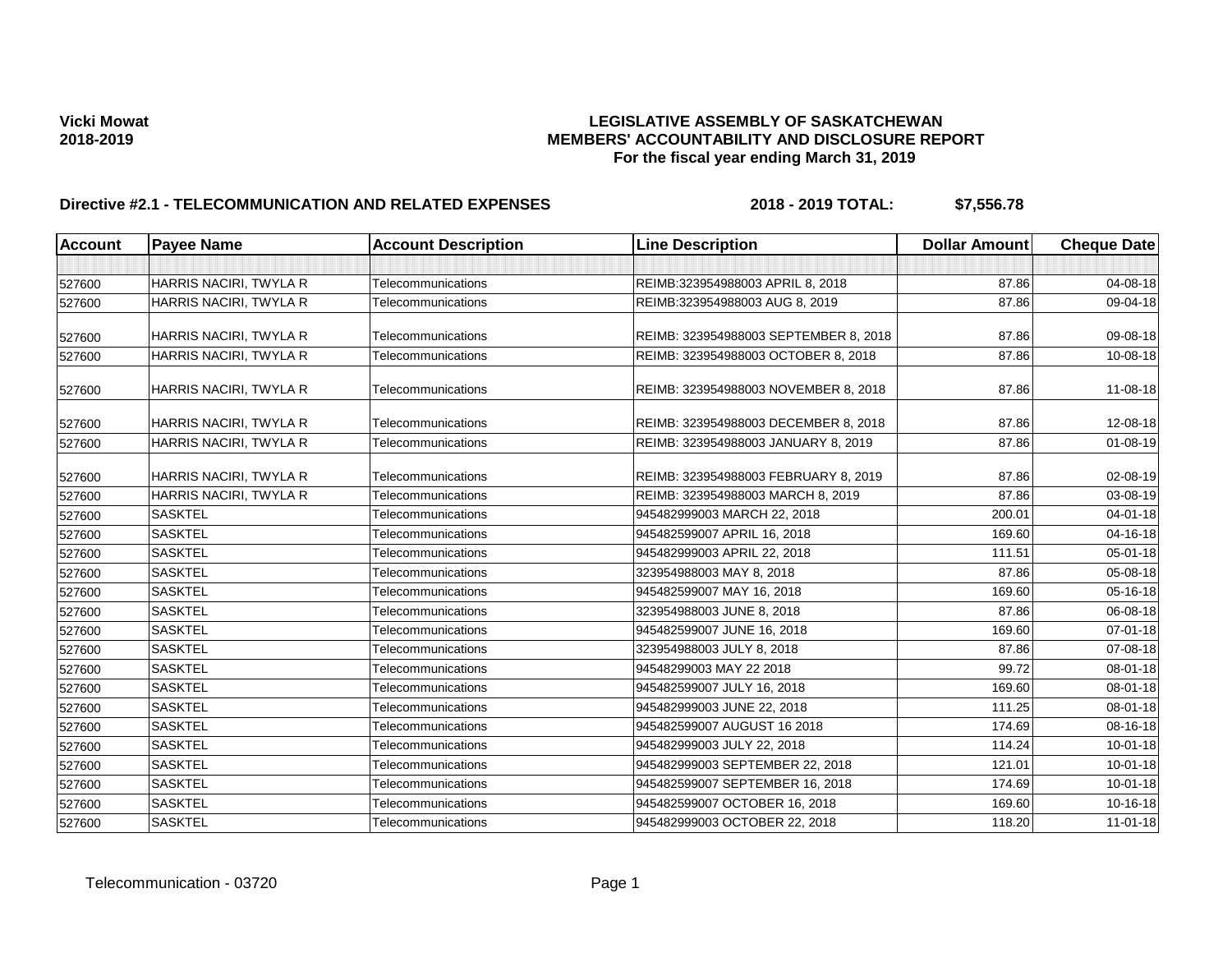| <b>Account</b> | <b>Payee Name</b>   | <b>Account Description</b>           | <b>Line Description</b>                         | <b>Dollar Amount</b> | <b>Cheque Date</b> |
|----------------|---------------------|--------------------------------------|-------------------------------------------------|----------------------|--------------------|
|                |                     |                                      |                                                 |                      |                    |
| 527600         | <b>SASKTEL</b>      | Telecommunications                   | 350605888009 NOVEMBER 8, 2018                   | 76.00                | 11-08-18           |
| 527600         | <b>SASKTEL</b>      | Telecommunications                   | 945482599007 NOVEMBER 16, 2018                  | 169.60               | 11-16-18           |
| 527600         | <b>SASKTEL</b>      | Telecommunications                   | 94548999003 NOVEMBER 22, 2018                   | 114.78               | $12 - 01 - 18$     |
| 527600         | <b>SASKTEL</b>      | Telecommunications                   | 350605888009 DECEMBER 8, 2018                   | 45.48                | 12-08-18           |
| 527600         | <b>SASKTEL</b>      | Telecommunications                   | 945482599007 DECEMBER 16, 2018                  | 169.60               | $01 - 01 - 19$     |
| 527600         | <b>SASKTEL</b>      | Telecommunications                   | 950928999006 DECEMBER 22, 2018 NO<br><b>GST</b> | 1,394.62             | $01 - 01 - 19$     |
| 527600         | <b>SASKTEL</b>      | Telecommunications                   | 350605888009 JANUARY 8, 2019                    | 48.91                | $01 - 08 - 19$     |
| 527600         | <b>SASKTEL</b>      | Telecommunications                   | 945482999003 DECEMBER 22, 2018                  | 114.78               | $01 - 09 - 19$     |
| 527600         | <b>SASKTEL</b>      | Telecommunications                   | 945482599007 JANUARY 16, 2019                   | 72.61                | $01 - 16 - 19$     |
| 527600         | <b>SASKTEL</b>      | Telecommunications                   | 950928999006 JANUARY 22, 2019                   | 235.27               | $02 - 01 - 19$     |
| 527600         | <b>SASKTEL</b>      | Telecommunications                   | 945482999003 FEBRUARY 22, 2019                  | 114.78               | $03 - 01 - 19$     |
| 527600         | <b>SASKTEL</b>      | Telecommunications                   | 350605888009 FEBRUARY 8, 2019                   | 48.91                | 03-01-19           |
| 527600         | <b>SASKTEL</b>      | Telecommunications                   | 945482599007 FEBRUARY 16, 2019                  | 116.49               | 03-01-19           |
| 527600         | <b>SASKTEL</b>      | Telecommunications                   | 950928999006 FEBRUARY 23, 2019                  | 235.27               | 03-01-19           |
| 527600         | <b>SASKTEL</b>      | Telecommunications                   | 945482999003 JANUARY 22, 2019                   | 114.78               | 03-01-19           |
| 527600         | <b>SASKTEL</b>      | Telecommunications                   | 945482999003 AUGUST 22, 2019                    | 117.58               | 03-01-19           |
| 527600         | <b>SASKTEL</b>      | Telecommunications                   | 350605888009 MARCH 8, 2019                      | 48.91                | 03-08-19           |
| 527600         | <b>SASKTEL</b>      | Telecommunications                   | 945482599007 MARCH 16, 2019                     | 116.49               | 03-16-19           |
| 527600         | <b>SASKTEL</b>      | Telecommunications                   | 945482999003 mARCH 22, 2019                     | 118.22               | 03-22-19           |
| 527600         | <b>SASKTEL</b>      | Telecommunications                   | 950928999006 MARCH 22, 2019                     | 235.27               | 03-22-19           |
| 565200         | <b>WIRELESS AGE</b> | Office Furniture and Equipment - Exp | SAMSUNG GALAXY 9 PHONE                          | 720.79               | 10-24-18           |
|                |                     |                                      |                                                 |                      |                    |
|                |                     |                                      |                                                 |                      |                    |
|                |                     |                                      |                                                 |                      |                    |
|                |                     |                                      |                                                 |                      |                    |
|                |                     |                                      |                                                 |                      |                    |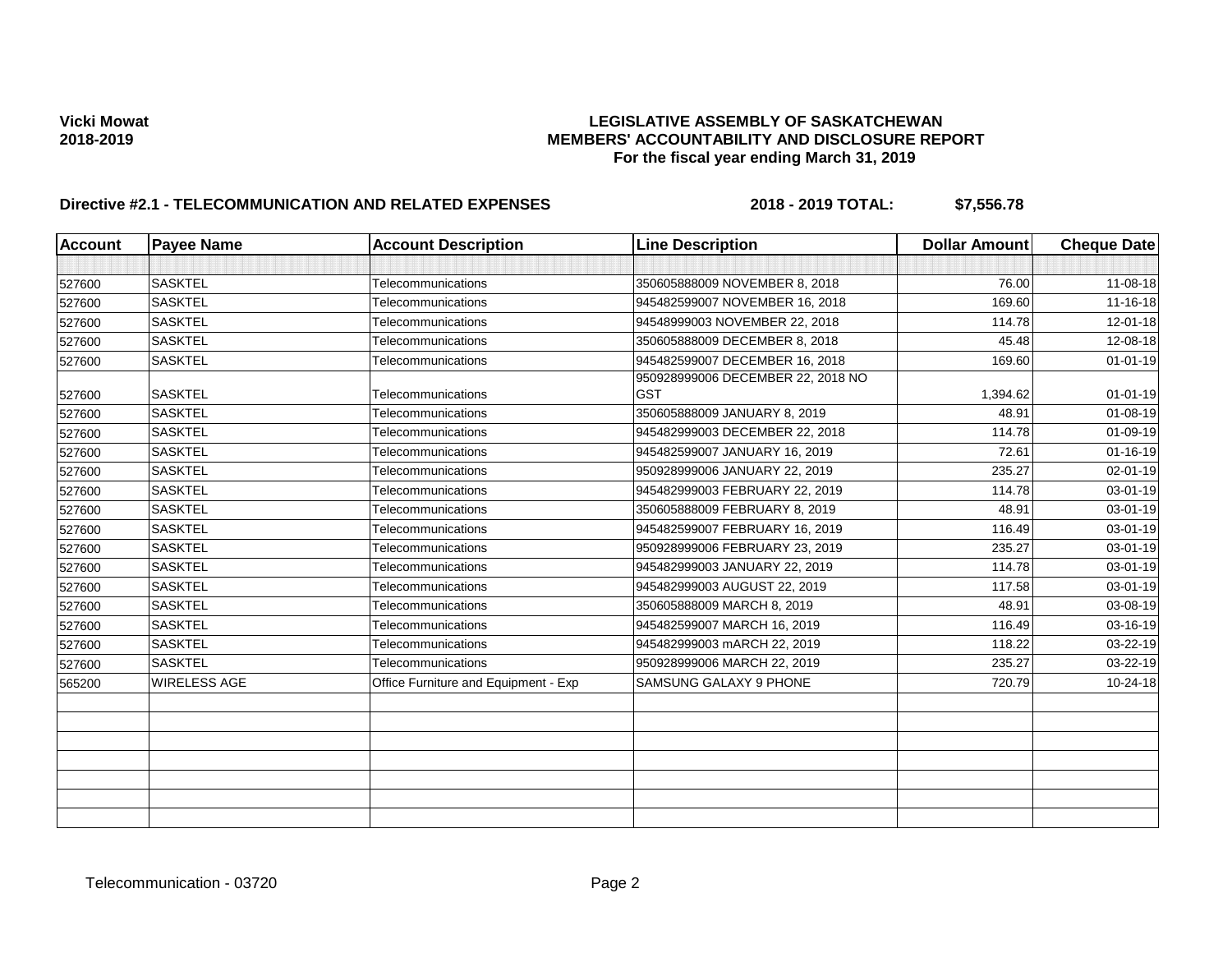| <b>Account</b> | Payee Name | <b>Account Description</b> | <b>Line Description</b> | <b>Dollar Amount</b> | <b>Cheque Date</b> |
|----------------|------------|----------------------------|-------------------------|----------------------|--------------------|
|                |            |                            |                         |                      |                    |
|                |            |                            |                         |                      |                    |
|                |            |                            |                         |                      |                    |
|                |            |                            |                         |                      |                    |
|                |            |                            |                         |                      |                    |
|                |            |                            |                         |                      |                    |
|                |            |                            |                         |                      |                    |
|                |            |                            |                         |                      |                    |
|                |            |                            |                         |                      |                    |
|                |            |                            |                         |                      |                    |
|                |            |                            |                         |                      |                    |
|                |            |                            |                         |                      |                    |
|                |            |                            |                         |                      |                    |
|                |            |                            |                         |                      |                    |
|                |            |                            |                         |                      |                    |
|                |            |                            |                         |                      |                    |
|                |            |                            |                         |                      |                    |
|                |            |                            |                         |                      |                    |
|                |            |                            |                         |                      |                    |
|                |            |                            |                         |                      |                    |
|                |            |                            |                         |                      |                    |
|                |            |                            |                         |                      |                    |
|                |            |                            |                         |                      |                    |
|                |            |                            |                         |                      |                    |
|                |            |                            |                         |                      |                    |
|                |            |                            |                         |                      |                    |
|                |            |                            |                         |                      |                    |
|                |            |                            |                         |                      |                    |
|                |            |                            |                         |                      |                    |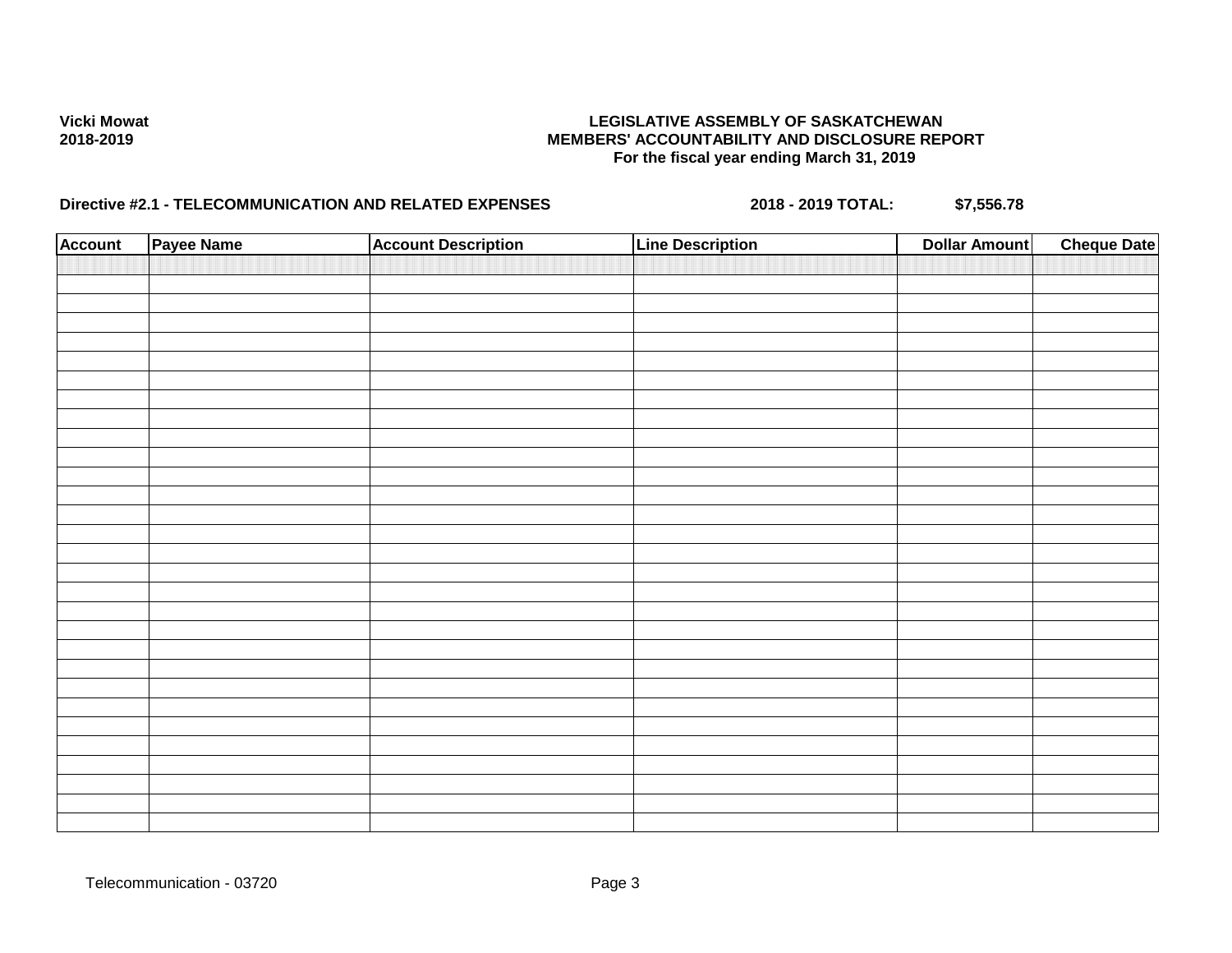| <b>Account</b> | Payee Name | <b>Account Description</b> | <b>Line Description</b> | <b>Dollar Amount</b> | <b>Cheque Date</b> |
|----------------|------------|----------------------------|-------------------------|----------------------|--------------------|
|                |            |                            |                         |                      |                    |
|                |            |                            |                         |                      |                    |
|                |            |                            |                         |                      |                    |
|                |            |                            |                         |                      |                    |
|                |            |                            |                         |                      |                    |
|                |            |                            |                         |                      |                    |
|                |            |                            |                         |                      |                    |
|                |            |                            |                         |                      |                    |
|                |            |                            |                         |                      |                    |
|                |            |                            |                         |                      |                    |
|                |            |                            |                         |                      |                    |
|                |            |                            |                         |                      |                    |
|                |            |                            |                         |                      |                    |
|                |            |                            |                         |                      |                    |
|                |            |                            |                         |                      |                    |
|                |            |                            |                         |                      |                    |
|                |            |                            |                         |                      |                    |
|                |            |                            |                         |                      |                    |
|                |            |                            |                         |                      |                    |
|                |            |                            |                         |                      |                    |
|                |            |                            |                         |                      |                    |
|                |            |                            |                         |                      |                    |
|                |            |                            |                         |                      |                    |
|                |            |                            |                         |                      |                    |
|                |            |                            |                         |                      |                    |
|                |            |                            |                         |                      |                    |
|                |            |                            |                         |                      |                    |
|                |            |                            |                         |                      |                    |
|                |            |                            |                         |                      |                    |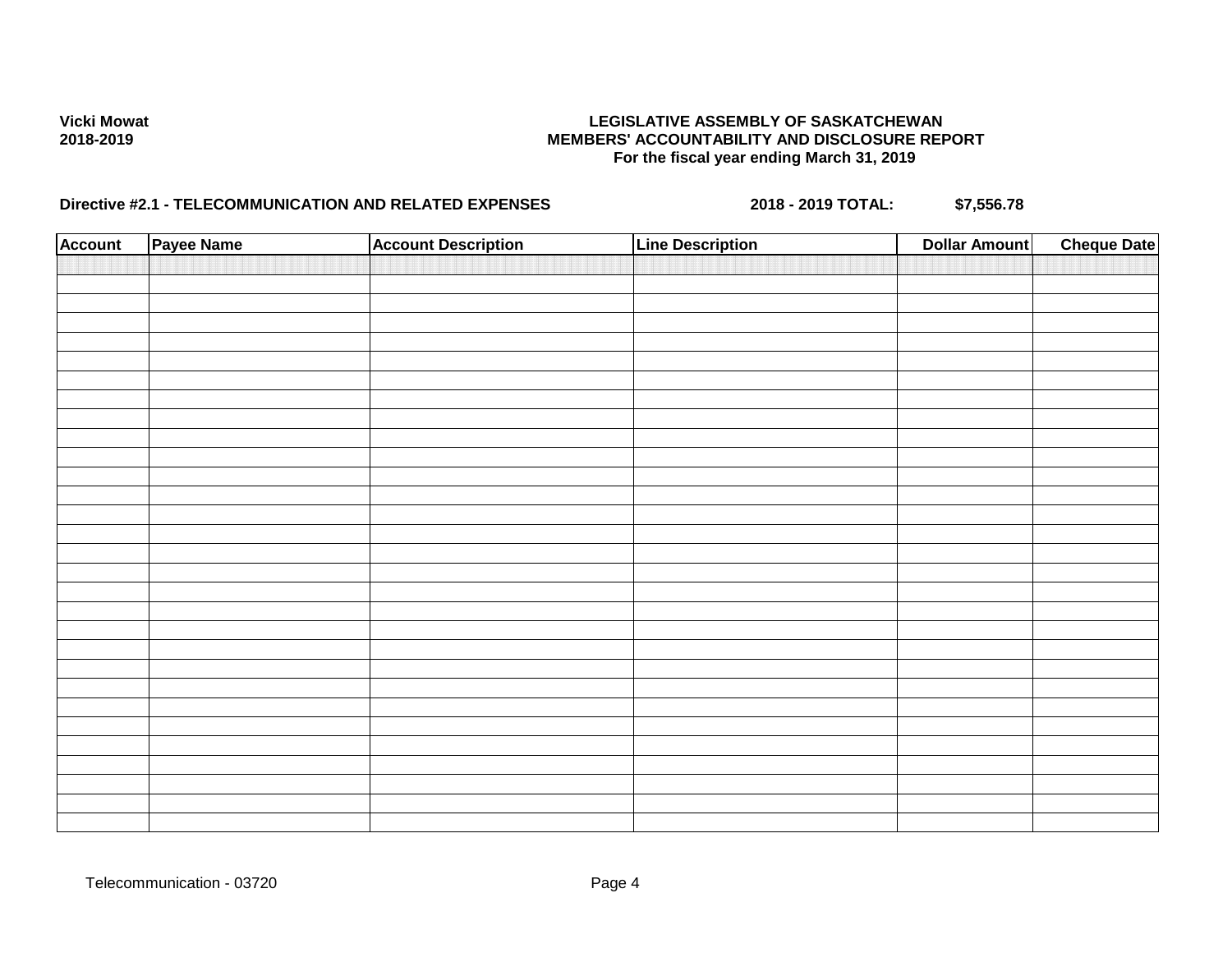| <b>Account</b> | <b>Payee Name</b> | <b>Account Description</b> | <b>Line Description</b> | Dollar Amount | <b>Cheque Date</b> |
|----------------|-------------------|----------------------------|-------------------------|---------------|--------------------|
|                |                   |                            |                         |               |                    |
|                |                   |                            |                         |               |                    |
|                |                   |                            |                         |               |                    |
|                |                   |                            |                         |               |                    |
|                |                   |                            |                         |               |                    |
|                |                   |                            |                         |               |                    |
|                |                   |                            |                         |               |                    |
|                |                   |                            |                         |               |                    |
|                |                   |                            |                         |               |                    |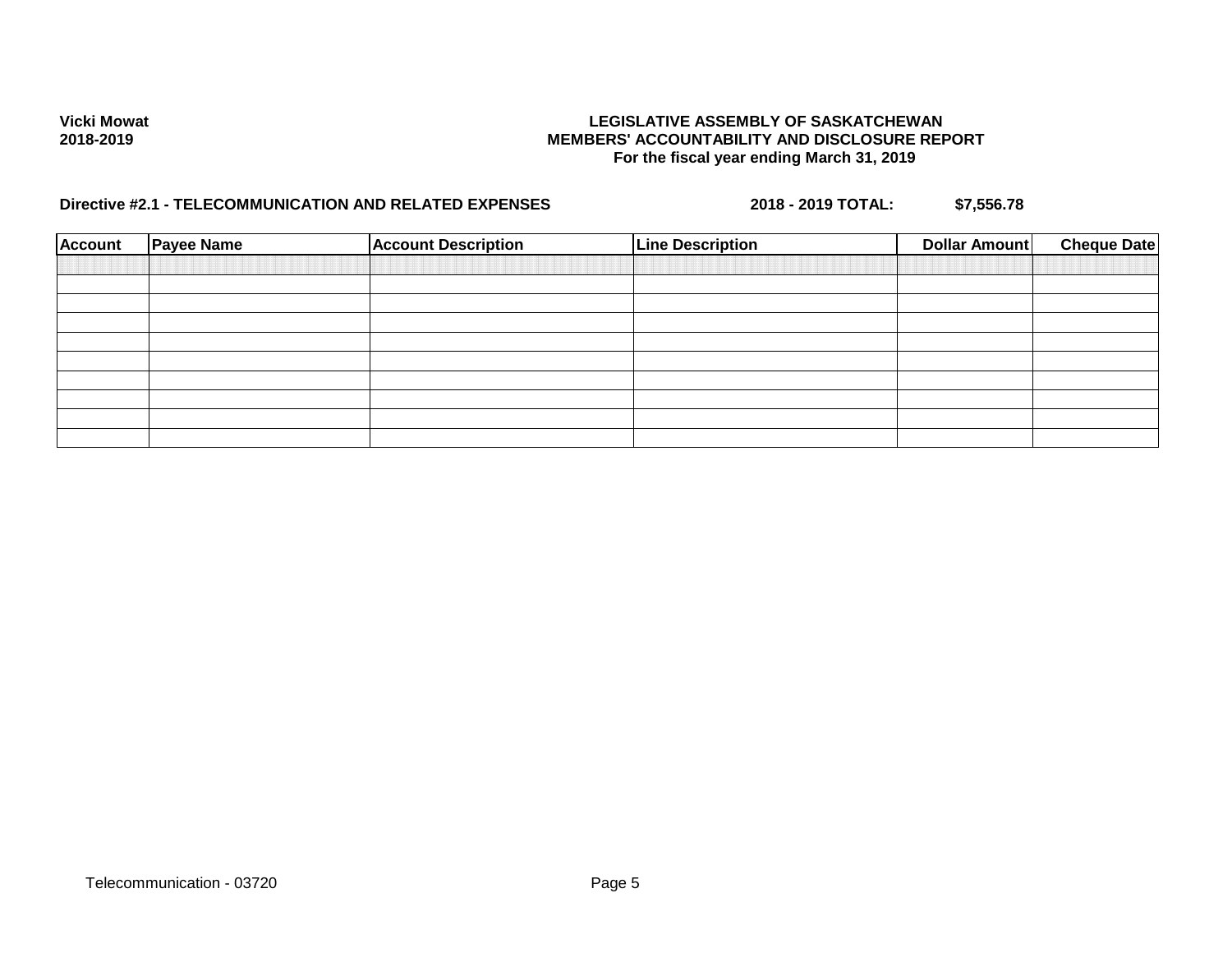### **LEGISLATIVE ASSEMBLY OF SASKATCHEWAN MEMBERS' ACCOUNTABILITY AND DISCLOSURE REPORT For the fiscal year ending March 31, 2019**

| <b>Account</b> | <b>Payee Name</b>   | <b>Account Description</b>  | <b>Line Description</b>                            | <b>Dollar Amount</b> | <b>Cheque Date</b> |
|----------------|---------------------|-----------------------------|----------------------------------------------------|----------------------|--------------------|
|                |                     |                             |                                                    |                      |                    |
| 541900         | MOWAT, VICKI        | <b>Elected Rep - Travel</b> | APRIL 2018 MLA REGINA<br><b>ACCOMMODATIONS</b>     | 1,500.00             | 04-18-18           |
| 541900         | <b>MOWAT. VICKI</b> | <b>Elected Rep - Travel</b> | MLA TRAVEL APRIL 4 - 15, 2018                      | 655.81               | $04 - 19 - 18$     |
| 541900         | MOWAT, VICKI        | Elected Rep - Travel        | MLA TRAVEL APRIL 16 - 30, 2018                     | 1,513.11             | $05 - 01 - 18$     |
| 541900         | MOWAT, VICKI        | <b>Elected Rep - Travel</b> | MAY 2018 MLA REGINA<br><b>ACCOMMODATIONS</b>       | 1,550.00             | 05-18-18           |
| 541900         | MOWAT, VICKI        | Elected Rep - Travel        | MLA TRAVEL MAY 1 - 22, 2018                        | 1,963.52             | $05 - 23 - 18$     |
| 541900         | MOWAT, VICKI        | Elected Rep - Travel        | MLA TRAVEL MAY 23 - JUNE 5, 2018                   | 989.96               | 06-27-18           |
| 541900         | MOWAT, VICKI        | Elected Rep - Travel        | JUNE 2018 MLA REGINA<br><b>ACCOMMODATIONS</b>      | 1,500.00             | 06-27-18           |
| 541900         | <b>MOWAT. VICKI</b> | <b>Elected Rep - Travel</b> | MLA TRAVEL JUNE 6 - 28, 2018                       | 294.35               | 07-13-18           |
| 541900         | MOWAT, VICKI        | <b>Elected Rep - Travel</b> | JULY 2018 MLA REGINA<br><b>ACCOMMODATIONS</b>      | 1,550.00             | $07 - 20 - 18$     |
| 541900         | MOWAT, VICKI        | <b>Elected Rep - Travel</b> | MLA TRAVEL JULY 1 - AUGUST 1, 2018                 | 302.59               | $08 - 10 - 18$     |
| 541900         | MOWAT, VICKI        | Elected Rep - Travel        | AUGUST 2018 MLA REGINA<br><b>ACCOMMODATIONS</b>    | 1,550.00             | $08 - 23 - 18$     |
| 541900         | MOWAT, VICKI        | <b>Elected Rep - Travel</b> | MLA TRAVEL AUGUST 7 - SEPTEMBER 4,<br>2018         | 692.39               | 09-14-18           |
| 541900         | MOWAT, VICKI        | Elected Rep - Travel        | SEPTEMBER 2018 MLA REGINA<br><b>ACCOMMODATIONS</b> | 1.500.00             | 09-20-18           |
| 541900         | <b>MOWAT, VICKI</b> | <b>Elected Rep - Travel</b> | MLA TRAVEL SEPTEMBER 13 - 30, 2018                 | 288.46               | $10 - 02 - 18$     |
| 541900         | <b>MOWAT, VICKI</b> | <b>Elected Rep - Travel</b> | OCTOBER 2018 MLA REGINA<br><b>ACCOMMODATIONS</b>   | 1,550.00             | $10-18-18$         |
| 541900         | MOWAT, VICKI        | Elected Rep - Travel        | MLA REGINA ACCOMMODATIONS NOV<br>2018              | 1,500.00             | $11-01-18$         |
| 541900         | MOWAT, VICKI        | <b>Elected Rep - Travel</b> | MLA TRAVEL OCTOBER 1 - 31, 2018                    | 1,448.65             | $11 - 08 - 18$     |
| 541900         | MOWAT, VICKI        | <b>Elected Rep - Travel</b> | MLA TRAVEL NOVEMBER 1 - 16, 2018                   | 1,325.35             | $11 - 29 - 18$     |
| 541900         | MOWAT, VICKI        | Elected Rep - Travel        | MLA TRAVEL NOVEMBER 18 - 30, 2018                  | 1,563.30             | $12 - 04 - 18$     |
| 541900         | MOWAT, VICKI        | <b>Elected Rep - Travel</b> | <b>MLA REGINA ACCOMMODATIONS DEC</b><br>2018       | 1,550.00             | 12-19-18           |
| 541900         | <b>MOWAT, VICKI</b> | <b>Elected Rep - Travel</b> | JANUARY 2019 MLA REGINA<br><b>ACCOMMODATIONS</b>   | 1,410.00             | $01 - 07 - 19$     |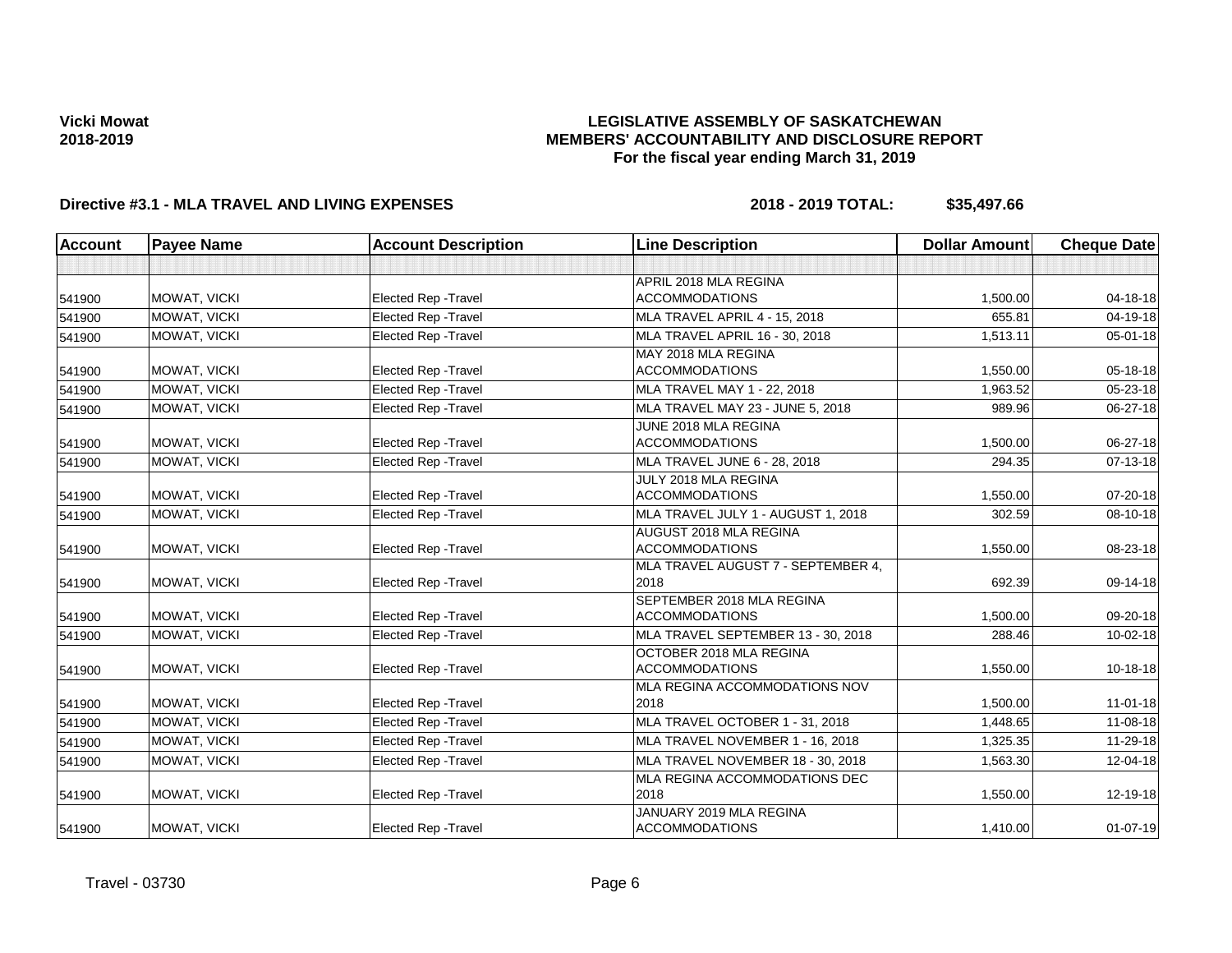### **LEGISLATIVE ASSEMBLY OF SASKATCHEWAN MEMBERS' ACCOUNTABILITY AND DISCLOSURE REPORT For the fiscal year ending March 31, 2019**

| <b>Account</b> | <b>Payee Name</b> | <b>Account Description</b> | <b>Line Description</b>                          | <b>Dollar Amount</b> | <b>Cheque Date</b> |
|----------------|-------------------|----------------------------|--------------------------------------------------|----------------------|--------------------|
|                |                   |                            |                                                  |                      |                    |
| 541900         | MOWAT, VICKI      | Elected Rep - Travel       | MLA TRAVEL DECEMBER 29 - 30, 2018                | 141.00               | $01 - 10 - 19$     |
| 541900         | MOWAT, VICKI      | Elected Rep - Travel       | MLA TRAVEL DECEMBER 1 - 21, 2018                 | 920.90               | $01 - 10 - 19$     |
| 541900         | MOWAT, VICKI      | Elected Rep - Travel       | MLA TRAVEL JANUARY 5 - 29, 2019                  | 1,300.55             | 02-07-19           |
| 541900         | MOWAT, VICKI      | Elected Rep - Travel       | FEBRUARY 2019 MLA REGINA<br><b>ACCOMMODATION</b> | 1,410.00             | 02-21-19           |
| 541900         | MOWAT, VICKI      | Elected Rep - Travel       | MARCH 2019 MLA REGINA<br><b>ACCOMMODATIONS</b>   | 1,410.00             | 03-06-19           |
| 541900         | MOWAT, VICKI      | Elected Rep - Travel       | MLA TRAVEL JANUARY 30 - MARCH 1,<br>2019         | 776.75               | 03-06-19           |
| 541900         | MOWAT, VICKI      | Elected Rep - Travel       | MLA TRAVEL MARCH 3 - 19, 2019                    | 2,031.90             | 03-29-19           |
| 541900         | MOWAT, VICKI      | Elected Rep - Travel       | MLA TRAVEL MARCH 20 - 31, 2019                   | 1,309.07             | 03-31-19           |
|                |                   |                            |                                                  |                      |                    |
|                |                   |                            |                                                  |                      |                    |
|                |                   |                            |                                                  |                      |                    |
|                |                   |                            |                                                  |                      |                    |
|                |                   |                            |                                                  |                      |                    |
|                |                   |                            |                                                  |                      |                    |
|                |                   |                            |                                                  |                      |                    |
|                |                   |                            |                                                  |                      |                    |
|                |                   |                            |                                                  |                      |                    |
|                |                   |                            |                                                  |                      |                    |
|                |                   |                            |                                                  |                      |                    |
|                |                   |                            |                                                  |                      |                    |
|                |                   |                            |                                                  |                      |                    |
|                |                   |                            |                                                  |                      |                    |
|                |                   |                            |                                                  |                      |                    |
|                |                   |                            |                                                  |                      |                    |
|                |                   |                            |                                                  |                      |                    |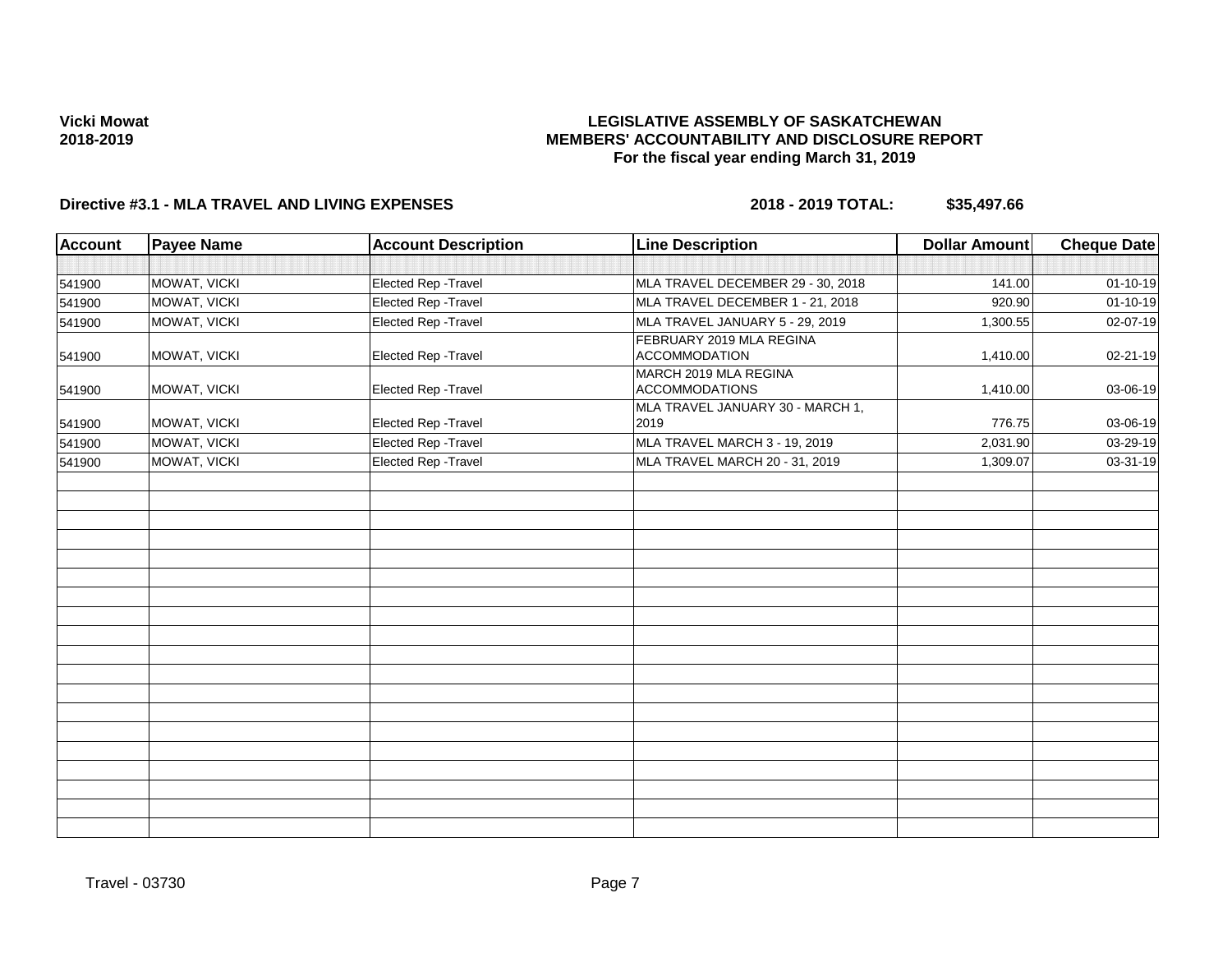### **LEGISLATIVE ASSEMBLY OF SASKATCHEWAN MEMBERS' ACCOUNTABILITY AND DISCLOSURE REPORT For the fiscal year ending March 31, 2019**

| <b>Account</b> | Payee Name | <b>Account Description</b> | <b>Line Description</b> | <b>Dollar Amount</b> | <b>Cheque Date</b> |
|----------------|------------|----------------------------|-------------------------|----------------------|--------------------|
|                |            |                            |                         |                      |                    |
|                |            |                            |                         |                      |                    |
|                |            |                            |                         |                      |                    |
|                |            |                            |                         |                      |                    |
|                |            |                            |                         |                      |                    |
|                |            |                            |                         |                      |                    |
|                |            |                            |                         |                      |                    |
|                |            |                            |                         |                      |                    |
|                |            |                            |                         |                      |                    |
|                |            |                            |                         |                      |                    |
|                |            |                            |                         |                      |                    |
|                |            |                            |                         |                      |                    |
|                |            |                            |                         |                      |                    |
|                |            |                            |                         |                      |                    |
|                |            |                            |                         |                      |                    |
|                |            |                            |                         |                      |                    |
|                |            |                            |                         |                      |                    |
|                |            |                            |                         |                      |                    |
|                |            |                            |                         |                      |                    |
|                |            |                            |                         |                      |                    |
|                |            |                            |                         |                      |                    |
|                |            |                            |                         |                      |                    |
|                |            |                            |                         |                      |                    |
|                |            |                            |                         |                      |                    |
|                |            |                            |                         |                      |                    |
|                |            |                            |                         |                      |                    |
|                |            |                            |                         |                      |                    |
|                |            |                            |                         |                      |                    |
|                |            |                            |                         |                      |                    |
|                |            |                            |                         |                      |                    |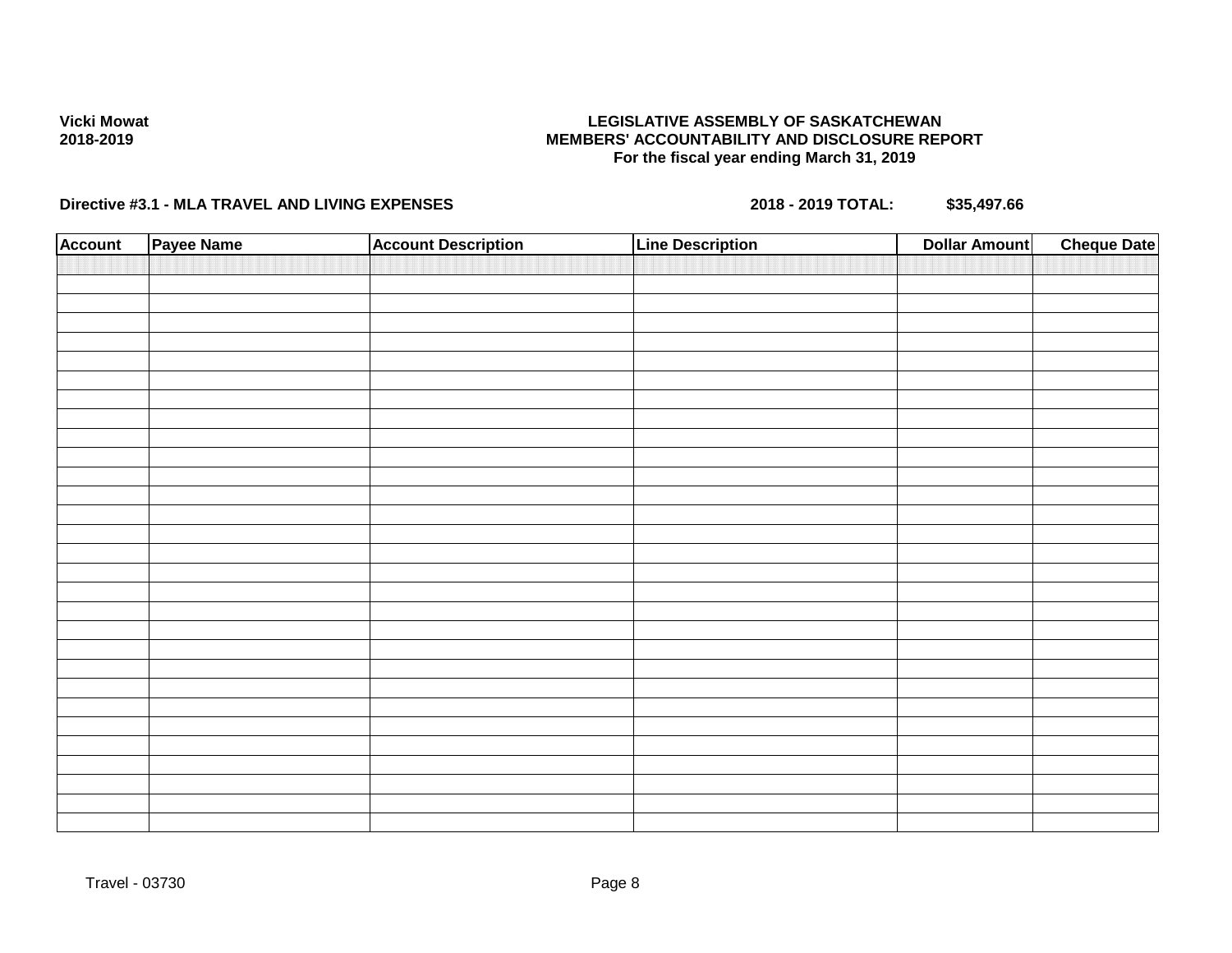### **LEGISLATIVE ASSEMBLY OF SASKATCHEWAN MEMBERS' ACCOUNTABILITY AND DISCLOSURE REPORT For the fiscal year ending March 31, 2019**

| <b>Account</b> | Payee Name | <b>Account Description</b> | <b>Line Description</b> | <b>Cheque Date</b><br><b>Dollar Amount</b> |
|----------------|------------|----------------------------|-------------------------|--------------------------------------------|
|                |            |                            |                         |                                            |
|                |            |                            |                         |                                            |
|                |            |                            |                         |                                            |
|                |            |                            |                         |                                            |
|                |            |                            |                         |                                            |
|                |            |                            |                         |                                            |
|                |            |                            |                         |                                            |
|                |            |                            |                         |                                            |
|                |            |                            |                         |                                            |
|                |            |                            |                         |                                            |
|                |            |                            |                         |                                            |
|                |            |                            |                         |                                            |
|                |            |                            |                         |                                            |
|                |            |                            |                         |                                            |
|                |            |                            |                         |                                            |
|                |            |                            |                         |                                            |
|                |            |                            |                         |                                            |
|                |            |                            |                         |                                            |
|                |            |                            |                         |                                            |
|                |            |                            |                         |                                            |
|                |            |                            |                         |                                            |
|                |            |                            |                         |                                            |
|                |            |                            |                         |                                            |
|                |            |                            |                         |                                            |
|                |            |                            |                         |                                            |
|                |            |                            |                         |                                            |
|                |            |                            |                         |                                            |
|                |            |                            |                         |                                            |
|                |            |                            |                         |                                            |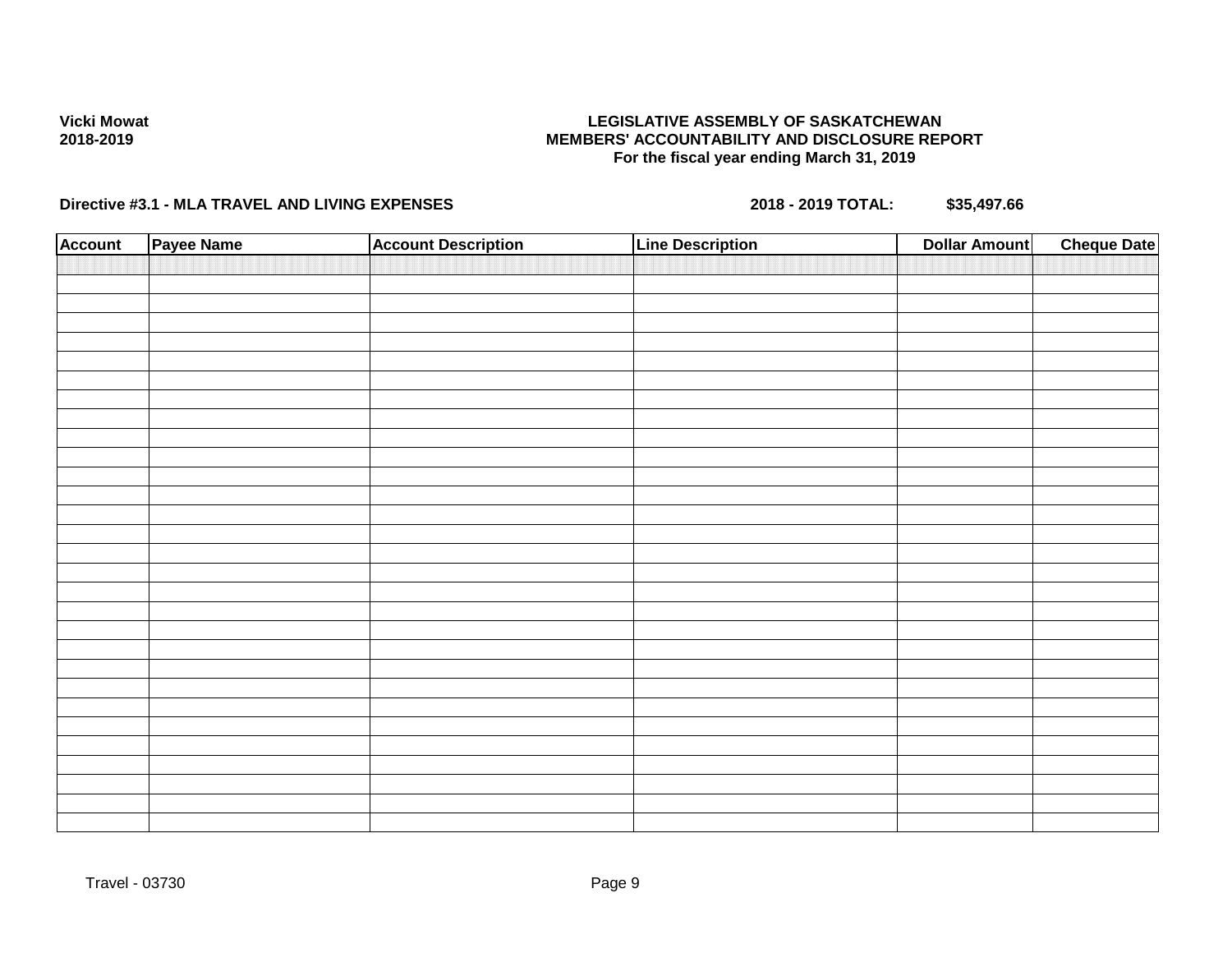### **LEGISLATIVE ASSEMBLY OF SASKATCHEWAN MEMBERS' ACCOUNTABILITY AND DISCLOSURE REPORT For the fiscal year ending March 31, 2019**

| <b>Account</b> | <b>Payee Name</b> | <b>Account Description</b> | <b>Line Description</b> | <b>Dollar Amount</b> | <b>Cheque Date</b> |
|----------------|-------------------|----------------------------|-------------------------|----------------------|--------------------|
|                |                   |                            |                         |                      |                    |
|                |                   |                            |                         |                      |                    |
|                |                   |                            |                         |                      |                    |
|                |                   |                            |                         |                      |                    |
|                |                   |                            |                         |                      |                    |
|                |                   |                            |                         |                      |                    |
|                |                   |                            |                         |                      |                    |
|                |                   |                            |                         |                      |                    |
|                |                   |                            |                         |                      |                    |
|                |                   |                            |                         |                      |                    |
|                |                   |                            |                         |                      |                    |
|                |                   |                            |                         |                      |                    |
|                |                   |                            |                         |                      |                    |
|                |                   |                            |                         |                      |                    |
|                |                   |                            |                         |                      |                    |
|                |                   |                            |                         |                      |                    |
|                |                   |                            |                         |                      |                    |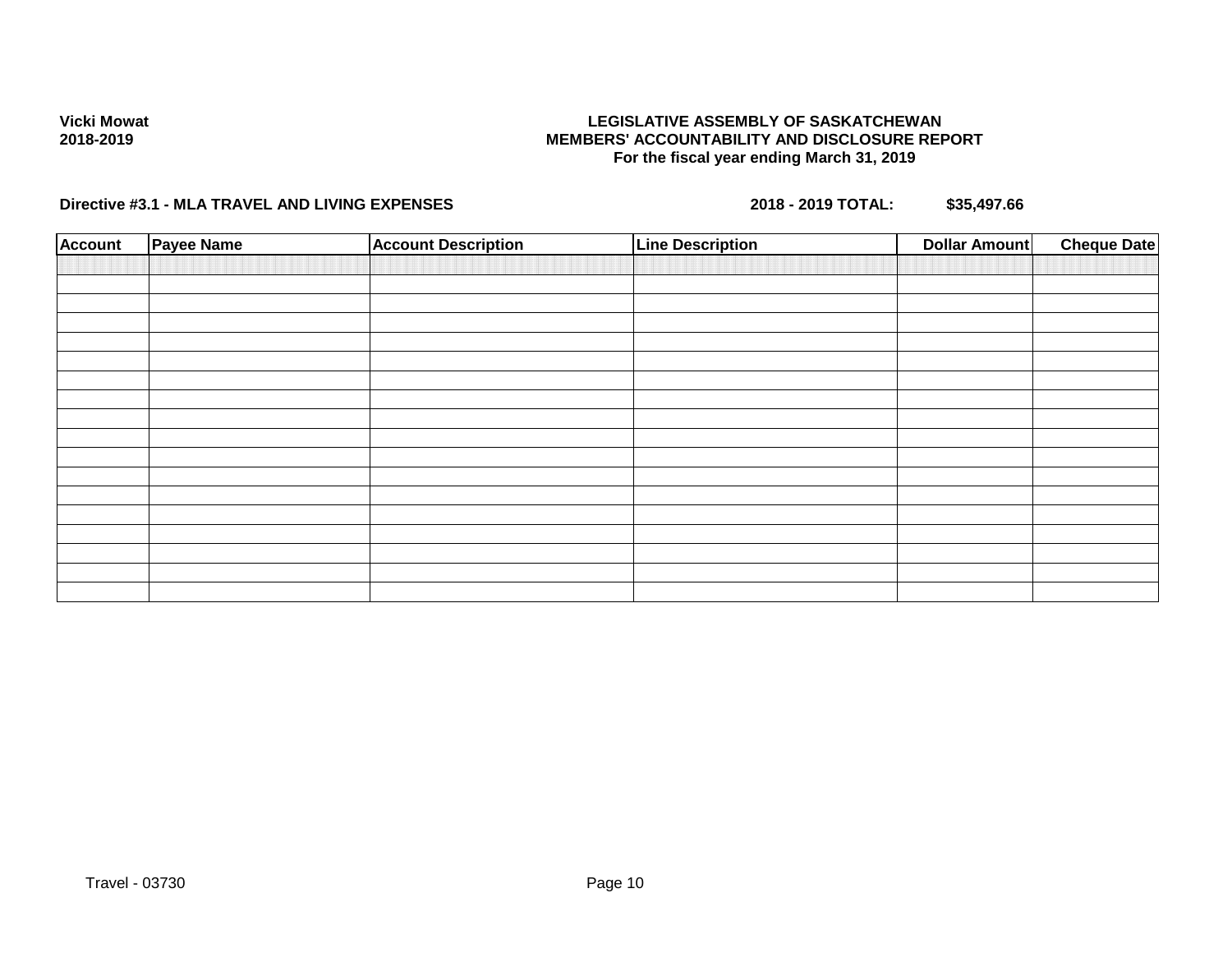## **LEGISLATIVE ASSEMBLY OF SASKATCHEWAN MEMBERS' ACCOUNTABILITY AND DISCLOSURE REPORT For the fiscal year ending March 31, 2019**

| <b>Account</b> | <b>Payee Name</b>                 | <b>Account Description</b>                | <b>Line Description</b>                         | <b>Dollar Amount</b> | <b>Cheque Date</b> |
|----------------|-----------------------------------|-------------------------------------------|-------------------------------------------------|----------------------|--------------------|
|                |                                   |                                           |                                                 |                      |                    |
| 521372         | MICHAEL BELL PHOTOGRAPHY          | Photographer's Services                   | PHOTOGRAPHIC SERVICES                           | 132.50               | $02 - 01 - 19$     |
| 521372         | MICHAEL BELL PHOTOGRAPHY          | Photographer's Services                   | PHOTOGRAPHIC SERVICES                           | 101.96               | 02-01-19           |
| 522000         | ICR COMMERCIAL REAL ESTATE        | Rent of Ground, Buildings and Other Space | APRIL 2018 MLA OFFICE RENT                      | 1,462.43             | 04-01-18           |
| 522000         | ICR COMMERCIAL REAL ESTATE        | Rent of Ground, Buildings and Other Space | MAY 2018 MLA OFFICE RENT                        | 1,462.43             | 04-16-18           |
| 522000         | ICR COMMERCIAL REAL ESTATE        | Rent of Ground, Buildings and Other Space | JUNE 2018 MLA OFFICE RENT                       | 1,462.43             | 05-18-18           |
| 522000         | <b>ICR COMMERCIAL REAL ESTATE</b> | Rent of Ground, Buildings and Other Space | JULY 2018 MLA OFFICE RENT                       | 1,462.43             | 06-19-18           |
| 522000         | ICR COMMERCIAL REAL ESTATE        | Rent of Ground, Buildings and Other Space | OCCUPANCY COST ADJUSTMENT                       | 29.41                | 07-06-18           |
| 522000         | ICR COMMERCIAL REAL ESTATE        | Rent of Ground, Buildings and Other Space | <b>AUGUST 2018 MLA OFFICE RENT</b>              | 1,462.43             | 07-18-18           |
| 522000         | ICR COMMERCIAL REAL ESTATE        | Rent of Ground, Buildings and Other Space | SEPTEMBER 2018 MLA OFFICE RENT                  | 1,462.43             | 08-17-18           |
| 522000         | ICR COMMERCIAL REAL ESTATE        | Rent of Ground, Buildings and Other Space | OCTOBER 2018 MLA OFFICE RENT                    | 1,462.43             | 09-19-18           |
| 522000         | <b>ICR COMMERCIAL REAL ESTATE</b> | Rent of Ground, Buildings and Other Space | NOVEMBER 2018 MLA OFFICE RENT                   | 1,462.43             | 10-16-18           |
| 522000         | ICR COMMERCIAL REAL ESTATE        | Rent of Ground, Buildings and Other Space | DECEMBER 2018 MLA OFFICE RENT                   | 1,462.43             | 11-16-18           |
| 522000         | <b>ICR COMMERCIAL REAL ESTATE</b> | Rent of Ground, Buildings and Other Space | JANUARY 2019 MLA OFFICE RENT                    | 1,492.12             | 12-21-18           |
| 522000         | ICR COMMERCIAL REAL ESTATE        | Rent of Ground, Buildings and Other Space | FEBRUARY 2019 MLA OFFICE RENT                   | 1,492.12             | $01 - 15 - 19$     |
| 522000         | ICR COMMERCIAL REAL ESTATE        | Rent of Ground, Buildings and Other Space | MAR/19 MLA OFFICE RENT                          | 1,492.12             | 02-11-19           |
| 522000         | <b>OUTSASKATOON INC.</b>          | Rent of Ground, Buildings and Other Space | <b>TABLE RENTAL</b>                             | 30.00                | 06-12-18           |
| 522000         | SASKATOON, CITY OF                | Rent of Ground, Buildings and Other Space | CCC MULTI PURPOSE ROOM RENTAL<br><b>REGULAR</b> | 28.65                | 10-03-18           |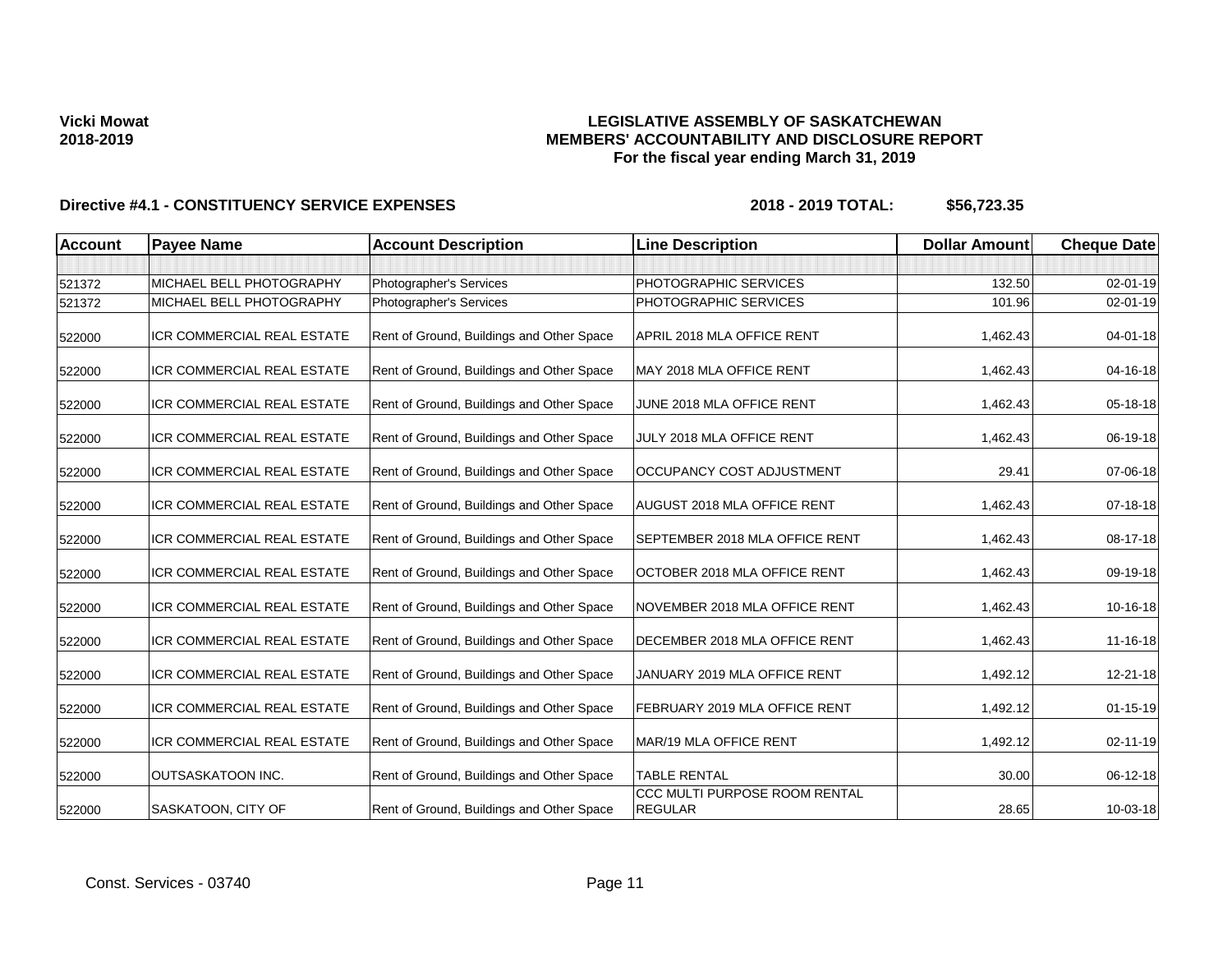### **LEGISLATIVE ASSEMBLY OF SASKATCHEWAN MEMBERS' ACCOUNTABILITY AND DISCLOSURE REPORT For the fiscal year ending March 31, 2019**

| <b>Account</b> | <b>Payee Name</b>            | <b>Account Description</b>           | <b>Line Description</b>           | <b>Dollar Amount</b> | <b>Cheque Date</b> |
|----------------|------------------------------|--------------------------------------|-----------------------------------|----------------------|--------------------|
|                |                              |                                      |                                   |                      |                    |
|                | MINISTER OF FINANCE-MINISTRY |                                      |                                   |                      |                    |
| 522200         | OF CENTRAL SERVICES          | Rent of Photocopiers                 | <b>COPIER CHARGES</b>             | 100.00               | $12 - 01 - 18$     |
| 522200         | TOSHIBA OF CANADA LTD.       | Rent of Photocopiers                 | <b>COPIER CHARGES</b>             | 203.64               | $05 - 01 - 18$     |
| 522200         | TOSHIBA OF CANADA LTD.       | Rent of Photocopiers                 | <b>COPIER CHARGES</b>             | 163.80               | $05 - 01 - 18$     |
| 522200         | TOSHIBA OF CANADA LTD.       | Rent of Photocopiers                 | <b>COPIER CHARGES</b>             | 179.27               | 05-07-18           |
| 522200         | TOSHIBA OF CANADA LTD.       | Rent of Photocopiers                 | <b>COPIER CHARGES</b>             | 159.57               | 06-06-18           |
| 522200         | TOSHIBA OF CANADA LTD.       | Rent of Photocopiers                 | <b>COPIER CHARGES</b>             | 173.32               | 08-01-18           |
| 522200         | TOSHIBA OF CANADA LTD.       | Rent of Photocopiers                 | <b>COPIER CHARGES</b>             | 156.70               | 09-01-18           |
| 522200         | TOSHIBA OF CANADA LTD.       | Rent of Photocopiers                 | <b>COPIER CHARGES</b>             | 155.21               | $10 - 01 - 18$     |
| 522200         | TOSHIBA OF CANADA LTD.       | Rent of Photocopiers                 | <b>COPIER CHARGES</b>             | 179.46               | 10-08-18           |
| 522200         | TOSHIBA OF CANADA LTD.       | Rent of Photocopiers                 | <b>COPIER CHARGES</b>             | 164.61               | 11-06-18           |
| 522200         | TOSHIBA OF CANADA LTD.       | Rent of Photocopiers                 | <b>COPIER CHARGES</b>             | 154.02               | $01 - 01 - 19$     |
| 522200         | TOSHIBA OF CANADA LTD.       | Rent of Photocopiers                 | <b>COPIER CHARGES</b>             | 167.69               | $01 - 08 - 19$     |
| 522200         | TOSHIBA OF CANADA LTD.       | Rent of Photocopiers                 | <b>COPIER CHARGES</b>             | 175.49               | $03 - 01 - 19$     |
| 522200         | TOSHIBA OF CANADA LTD.       | Rent of Photocopiers                 | <b>COPIER CHARGES</b>             | 168.03               | 03-08-19           |
| 522300         | MOWAT, VICKI                 | Rent of Other Equipment and Material | REIMB: COFFEE URN/MISC/BBQ RENTAL | 100.00               | 09-01-18           |
| 522500         | COOKE AGENCIES LTD.          | <b>Insurance Premiums</b>            | INSURANCE POLICY #C701421569      | 450.50               | $10-15-18$         |
| 522700         | SASKENERGY INCORPORATED      | Utilities - Electricity and Nat Gas  | 95533461588 APRIL 26, 2018        | 177.39               | $05 - 01 - 18$     |
| 522700         | SASKENERGY INCORPORATED      | Utilities - Electricity and Nat Gas  | 95533461588 JUN/18                | 129.04               | 06-14-18           |
| 522700         | SASKENERGY INCORPORATED      | Utilities - Electricity and Nat Gas  | 95533461588 AUGUST 16, 2018       | 10.13                | 09-01-18           |
| 522700         | SASKENERGY INCORPORATED      | Utilities - Electricity and Nat Gas  | 95533461588 SEPTEMBER 14, 2018    | 40.63                | $10 - 01 - 18$     |
| 522700         | SASKENERGY INCORPORATED      | Utilities - Electricity and Nat Gas  | 95533461588 OCTOBER 15, 2018      | 57.08                | $10-15-18$         |
| 522700         | SASKENERGY INCORPORATED      | Utilities - Electricity and Nat Gas  | 95533461588 NOVEMBER 15, 2018     | 147.79               | 11-15-18           |
| 522700         | SASKENERGY INCORPORATED      | Utilities - Electricity and Nat Gas  | 95533461588 DECEMBER 13, 2018     | 192.72               | $01 - 01 - 19$     |
| 522700         | SASKENERGY INCORPORATED      | Utilities - Electricity and Nat Gas  | 95533461588 JANUARY 15, 2019      | 226.37               | $01 - 15 - 19$     |
| 522700         | SASKENERGY INCORPORATED      | Utilities - Electricity and Nat Gas  | 95533461588 FEBRUARY 13, 2019     | 451.50               | 03-01-19           |
| 522700         | SASKENERGY INCORPORATED      | Utilities - Electricity and Nat Gas  | 95533461588 MARCH 26, 2019        | 581.74               | 03-26-19           |
| 524000         | ICR COMMERCIAL REAL ESTATE   | Repairs                              | <b>BLIND REPAIR</b>               | 143.10               | $07 - 01 - 18$     |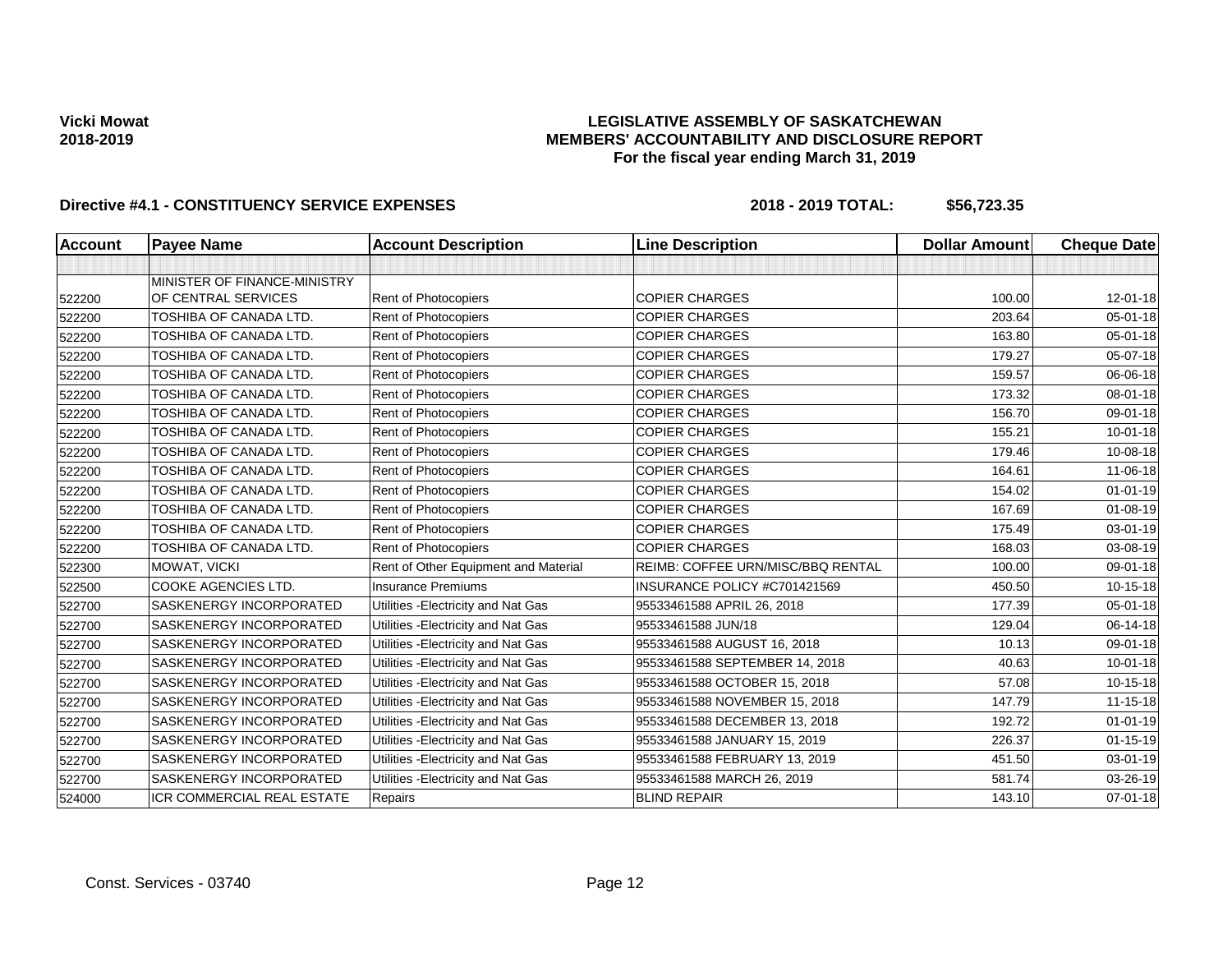## **LEGISLATIVE ASSEMBLY OF SASKATCHEWAN MEMBERS' ACCOUNTABILITY AND DISCLOSURE REPORT For the fiscal year ending March 31, 2019**

| <b>Account</b> | <b>Payee Name</b>                                            | <b>Account Description</b>              | <b>Line Description</b>                        | <b>Dollar Amount</b> | <b>Cheque Date</b> |
|----------------|--------------------------------------------------------------|-----------------------------------------|------------------------------------------------|----------------------|--------------------|
|                |                                                              |                                         |                                                |                      |                    |
| 525000         | MINISTER OF FINANCE-MINISTRY<br>OF CENTRAL SERVICES          | Postal, Courier, Freight and Related    | MAY 2018 MAIL SERVICES                         | 70.56                | $07 - 01 - 18$     |
|                | MINISTER OF FINANCE-MINISTRY                                 |                                         |                                                |                      |                    |
| 525000         | OF CENTRAL SERVICES                                          | Postal, Courier, Freight and Related    | APRIL 2018 MAIL SERVICES                       | 47.92                | $07 - 01 - 18$     |
| 525000         | MINISTER OF FINANCE-MINISTRY<br>OF CENTRAL SERVICES          | Postal, Courier, Freight and Related    | JUNE 2018 MAIL SERVICES                        | 48.42                | 08-01-18           |
| 525000         | <b>IMINISTER OF FINANCE-MINISTRY</b><br>OF CENTRAL SERVICES  | Postal, Courier, Freight and Related    | JULY 2018 MAIL SERVICES                        | 45.96                | 09-06-18           |
| 525000         | MINISTER OF FINANCE-MINISTRY<br>OF CENTRAL SERVICES          | Postal, Courier, Freight and Related    | AUGUST 2018 MAIL SERVICES                      | 45.96                | 10-10-18           |
| 525000         | MINISTER OF FINANCE-MINISTRY<br>OF CENTRAL SERVICES          | Postal, Courier, Freight and Related    | SEPTEMBER 2018 MAIL SERVICES                   | 47.95                | $11 - 01 - 18$     |
| 525000         | MINISTER OF FINANCE-MINISTRY<br>OF CENTRAL SERVICES          | Postal, Courier, Freight and Related    | OCTOBER 2018 MAIL SERVICES                     | 46.02                | $12 - 01 - 18$     |
| 525000         | MINISTER OF FINANCE-MINISTRY<br>OF CENTRAL SERVICES          | Postal, Courier, Freight and Related    | NOVEMBER 2018 MAIL SERVICES                    | 46.02                | $01 - 01 - 19$     |
| 525000         | MINISTER OF FINANCE-MINISTRY<br>OF CENTRAL SERVICES          | Postal, Courier, Freight and Related    | DECEMBER 2018 MAIL SERVICES                    | 327.13               | 02-01-19           |
| 525000         | MINISTER OF FINANCE-MINISTRY<br>OF CENTRAL SERVICES          | Postal, Courier, Freight and Related    | JANUARY 2019 MAIL SERVICES                     | 50.08                | 03-01-19           |
| 525000         | MINISTER OF FINANCE-MINISTRY<br>OF CENTRAL SERVICES          | Postal, Courier, Freight and Related    | FEBRUARY 2019 MAIL SERVICES                    | 47.02                | 03-14-19           |
| 525000         | MINISTER OF FINANCE-MINISTRY<br>OF CENTRAL SERVICES          | Postal, Courier, Freight and Related    | MAIL SERVICES MAR/19                           | 1.354.58             | 03-31-19           |
| 528000         | NETFORE SYSTEMS INC.                                         | <b>Support Services</b>                 | ANNUAL SOFTWARE LICENSE<br><b>SUBSCRIPTION</b> | 3,000.00             | 08-17-18           |
| 528000         | <b>POWERLAND COMPUTERS LTD.</b>                              | <b>Support Services</b>                 | <b>TECHNICAL SERVICES</b>                      | 47.70                | 06-01-18           |
| 528000         | POWERLAND COMPUTERS LTD.                                     | <b>Support Services</b>                 | TECHNICAL SERVICES                             | 111.30               | 08-01-18           |
| 528000         | <b>POWERLAND COMPUTERS LTD.</b>                              | <b>Support Services</b>                 | <b>TECHNICAL SERVICE</b>                       | 21.20                | $03 - 01 - 19$     |
| 529000         | <b>CULEBRA SEWER &amp; WATER</b><br><b>WORKS CORPORATION</b> | <b>General Contractual Services</b>     | <b>SERVICE WORK</b>                            | 174.90               | $01 - 01 - 19$     |
| 530000         | <b>BELL MEDIA INC.</b>                                       | <b>Communications Development Costs</b> | ADVERTISING PRODUCTION                         | 25.00                | $02 - 01 - 19$     |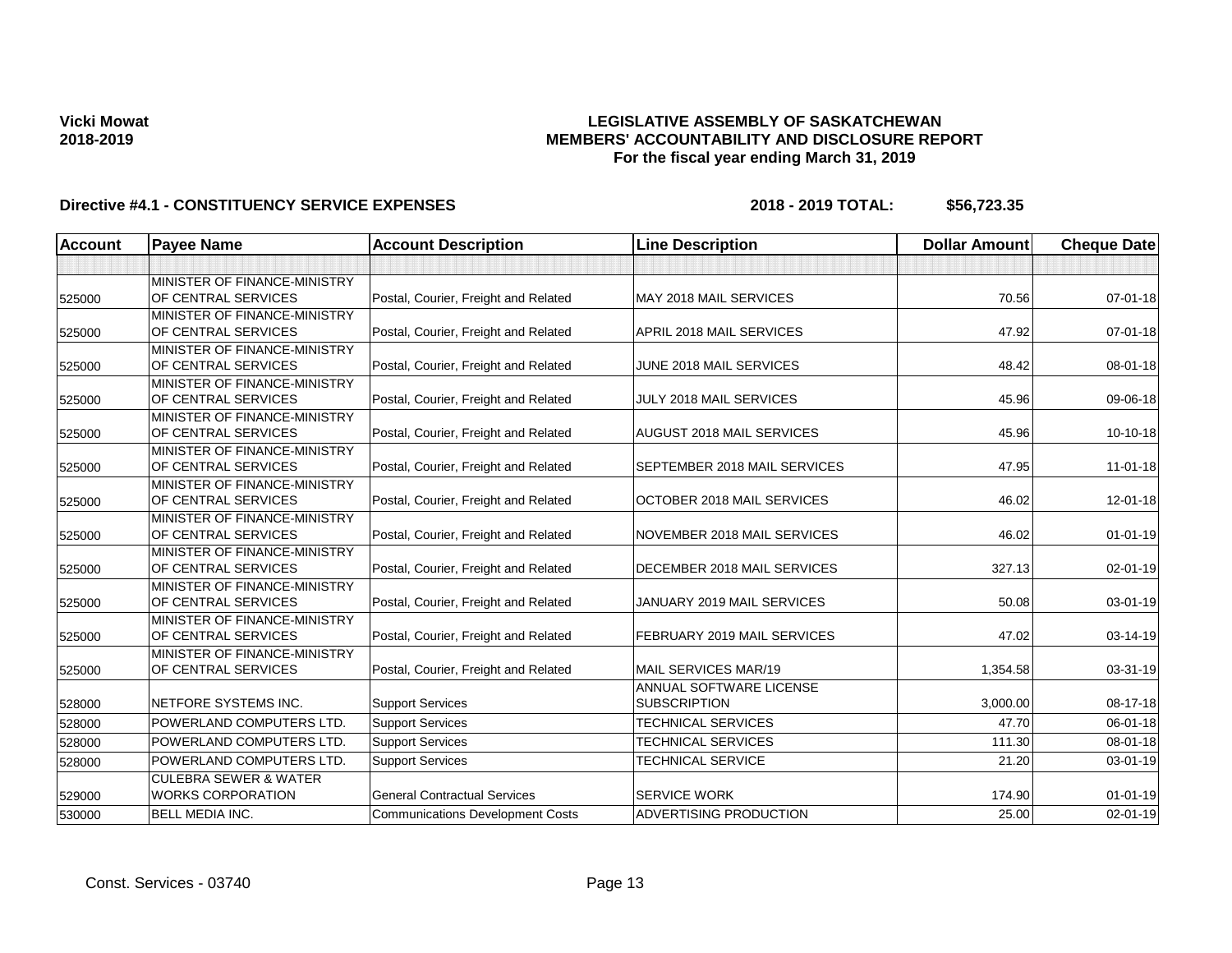## **LEGISLATIVE ASSEMBLY OF SASKATCHEWAN MEMBERS' ACCOUNTABILITY AND DISCLOSURE REPORT For the fiscal year ending March 31, 2019**

| <b>Account</b> | <b>Payee Name</b>                             | <b>Account Description</b>              | <b>Line Description</b>     | <b>Dollar Amount</b> | <b>Cheque Date</b> |
|----------------|-----------------------------------------------|-----------------------------------------|-----------------------------|----------------------|--------------------|
|                |                                               |                                         |                             |                      |                    |
| 530000         | RICHERT, DAN.                                 | <b>Communications Development Costs</b> | <b>VIDEO PRODUCTION</b>     | 530.00               | 12-01-18           |
|                | ABORIGINAL CONSULTING                         |                                         |                             |                      |                    |
| 530500         | SERVICES (ACS)                                | Media Placement                         | <b>ADVERTISING</b>          | 176.00               | $07 - 01 - 18$     |
| 530500         | <b>BELL MEDIA INC.</b>                        | Media Placement                         | <b>ADVERTISING</b>          | 140.03               | $01 - 01 - 19$     |
| 530500         | <b>BELL MEDIA INC.</b>                        | Media Placement                         | <b>ADVERTISING</b>          | 376.60               | 02-01-19           |
| 530500         | <b>BELL MEDIA INC.</b>                        | Media Placement                         | <b>ADVERTISING</b>          | 94.40                | 03-01-19           |
| 530500         | <b>BELL MEDIA INC.</b>                        | Media Placement                         | <b>ADVERTISING</b>          | 59.99                | 03-01-19           |
| 530500         | <b>BEVAN, SCOTT</b>                           | Media Placement                         | <b>ADVERTISING</b>          | 40.00                | 09-01-18           |
| 530500         | <b>CHABAD OF SASKATOON</b>                    | Media Placement                         | <b>ADVERTISING</b>          | 140.00               | 03-01-19           |
| 530500         | <b>CN CURLING CLUB</b>                        | Media Placement                         | <b>ADVERTISING - NO GST</b> | 669.60               | $04 - 01 - 18$     |
| 530500         | CN CURLING CLUB                               | Media Placement                         | <b>ADVERTISING</b>          | 500.00               | 03-01-19           |
| 530500         | <b>CREATIVE OUTDOOR</b><br><b>ADVERTISING</b> | Media Placement                         | <b>ADVERTISING</b>          | 3,240.00             | $01 - 01 - 19$     |
|                | FILIPINO CANADIAN ASSOCIATION                 |                                         |                             |                      |                    |
| 530500         | OF SASKATOON INC.                             | Media Placement                         | <b>ADVERTISING</b>          | 22.00                | 07-05-18           |
| 530500         | HARVARD BROADCASTING INC.                     | Media Placement                         | <b>ADVERTISING</b>          | 264.00               | 03-31-19           |
| 530500         | HARVARD BROADCASTING INC.                     | Media Placement                         | <b>ADVERTISING</b>          | 264.00               | 03-31-19           |
| 530500         | <b>JIM PATTISON BROADCAST</b><br><b>GROUP</b> | Media Placement                         | <b>ADVERTISING</b>          | 1,036.00             | 03-31-19           |
| 530500         | LA TROUPE DU JOUR INC.                        | Media Placement                         | ADVERTISING - NO GST        | 95.24                | 12-01-18           |
| 530500         | <b>MADD MESSAGE</b>                           | Media Placement                         | <b>ADVERTISING</b>          | 108.33               | 09-01-18           |
| 530500         | MOOSE JAW EXPRESS.COM                         | Media Placement                         | <b>ADVERTISING</b>          | 61.15                | $02 - 01 - 19$     |
| 530500         | <b>NEW DEMOCRATIC PARTY</b><br><b>CAUCUS</b>  | Media Placement                         | <b>ADVERTISING</b>          | 2,536.00             | 03-31-19           |
| 530500         | <b>OUTFRONT MEDIA CANADA</b>                  | Media Placement                         | <b>ADVERTISING</b>          | 1,120.00             | 03-01-19           |
| 530500         | <b>OUTFRONT MEDIA CANADA</b>                  | Media Placement                         | <b>ADVERTISING</b>          | 280.00               | 03-21-19           |
| 530500         | PERSEPHONE THEATRE                            | Media Placement                         | <b>ADVERTISING</b>          | 120.00               | 06-01-18           |
| 530500         | PERSEPHONE THEATRE                            | Media Placement                         | <b>ADVERTISING</b>          | 120.00               | 06-01-18           |
| 530500         | <b>PLANET S MAGAZINE</b>                      | Media Placement                         | <b>ADVERTISING</b>          | 109.80               | $01 - 01 - 19$     |
| 530500         | POSTMEDIA NETWORK INC.                        | Media Placement                         | ADVERTISING - NO GST        | 8.08                 | 03-01-19           |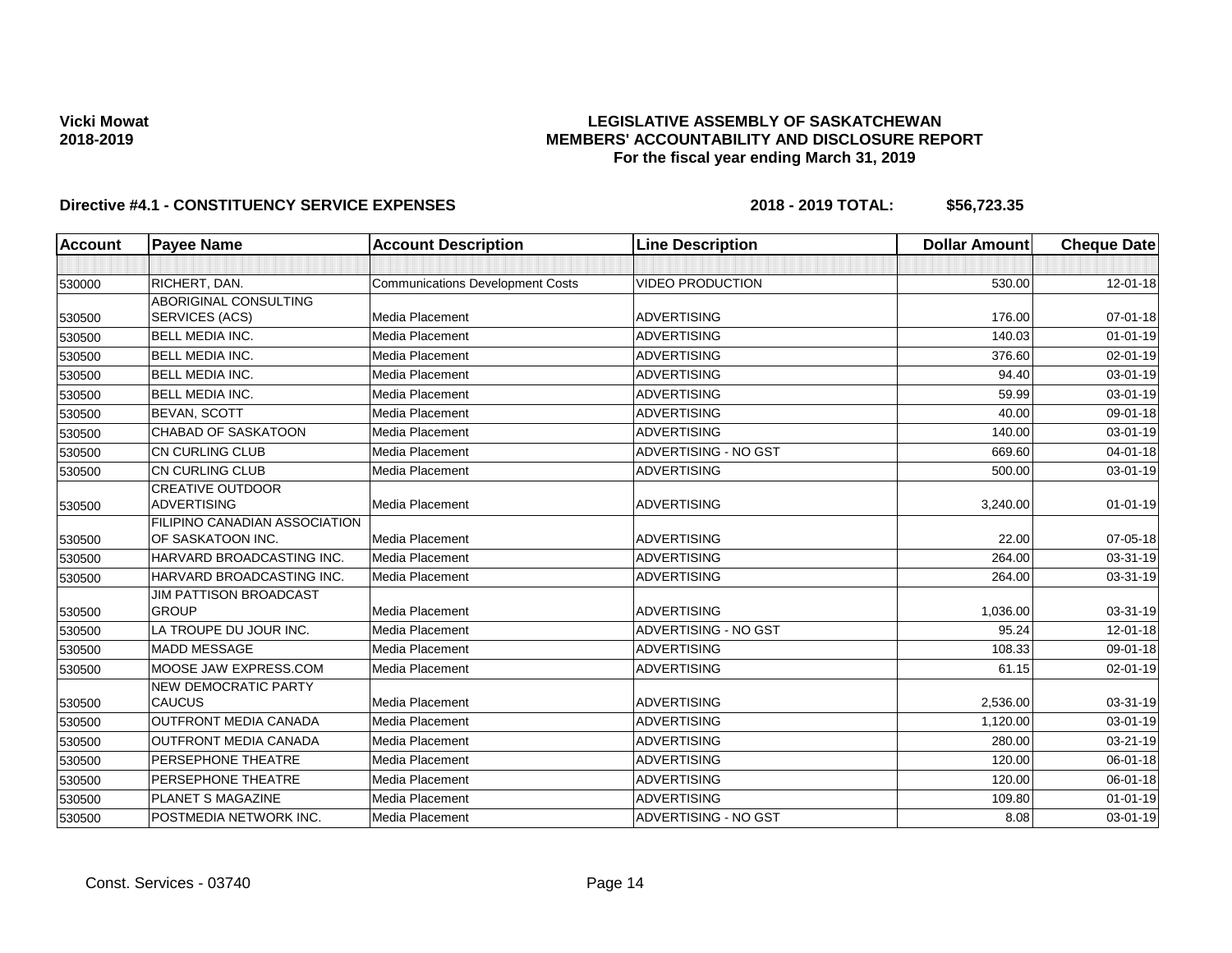### **LEGISLATIVE ASSEMBLY OF SASKATCHEWAN MEMBERS' ACCOUNTABILITY AND DISCLOSURE REPORT For the fiscal year ending March 31, 2019**

| <b>Account</b> | <b>Payee Name</b>                              | <b>Account Description</b>   | <b>Line Description</b>          | <b>Dollar Amount</b> | <b>Cheque Date</b> |
|----------------|------------------------------------------------|------------------------------|----------------------------------|----------------------|--------------------|
|                |                                                |                              |                                  |                      |                    |
| 530500         | POSTMEDIA NETWORK INC.                         | Media Placement              | ADVERTISING - NO GST             | 32.31                | 03-01-19           |
| 530500         | RAWLCO RADIO LTD.                              | Media Placement              | <b>ADVERTISING</b>               | 2,912.75             | 03-01-19           |
| 530500         | RAWLCO RADIO LTD.                              | Media Placement              | <b>ADVERTISING</b>               | 2.087.25             | 03-18-19           |
| 530500         | ROYAL CANADIAN LEGION<br>SASKATCHEWAN COMMAND  | Media Placement              | <b>GROUP ADVERTISING</b>         | 76.56                | $03 - 12 - 19$     |
| 530500         | <b>SASKATOON CHILDREN'S CHOIR</b>              | Media Placement              | <b>SCC PROGRAMMES (MOWAT)</b>    | 43.00                | $11-01-18$         |
| 530500         | SASKATOON DIVERSITY NETWORK<br>INC.            | Media Placement              | <b>ADVERTISING</b>               | 150.00               | 08-01-18           |
| 530500         | <b>SASKATOON EXPRESS</b><br><b>NEWSPAPER</b>   | Media Placement              | <b>ADVERTISING</b>               | 53.00                | $05 - 01 - 18$     |
| 530500         | <b>SASKATOON EXPRESS</b><br><b>NEWSPAPER</b>   | Media Placement              | <b>ADVERTISING</b>               | 70.00                | $10 - 01 - 18$     |
| 530500         | <b>SASKATOON EXPRESS</b><br><b>NEWSPAPER</b>   | Media Placement              | <b>ADVERTISING</b>               | 119.00               | $11-01-18$         |
| 530500         | <b>SASKATOON EXPRESS</b><br><b>NEWSPAPER</b>   | Media Placement              | <b>ADVERTISING</b>               | 119.00               | $03 - 27 - 19$     |
| 530500         | SHEAF PUBLISHING SOCIETY                       | Media Placement              | <b>ADVERTISING</b>               | 99.00                | $10 - 01 - 18$     |
| 530500         | SIXTY SCOOP INDIGEOUS<br>SOCIETY OF SASK. INC. | Media Placement              | <b>ADVERTISING</b>               | 116.67               | 10-04-18           |
| 530500         | ST. ANDREW'S COLLEGE                           | Media Placement              | <b>ADVERTISING</b>               | 75.00                | 04-17-18           |
| 530500         | SUDDENLY SASKATCHEWAN<br><b>MAGAZINE</b>       | Media Placement              | <b>ADVERTISING</b>               | 30.00                | 03-01-19           |
| 530500         | <b>WORLD SPECTATOR</b>                         | Media Placement              | <b>ADVERTISING</b>               | 51.67                | $10 - 01 - 18$     |
| 530800         | PRINTWEST                                      | Publications                 | POSTCARDS                        | 178.08               | $07 - 01 - 18$     |
| 530800         | <b>PRINTWEST</b>                               | <b>Publications</b>          | <b>BROCHURES</b>                 | 1,431.69             | 03-29-19           |
| 530900         | MISTER PRINT PRODUCTIONS LTD.                  | <b>Promotional Items</b>     | <b>CHRISTMAS CARDS</b>           | 371.00               | 12-01-18           |
| 530900         | <b>SASKATOON POPPY CAMPAIGN</b>                | <b>Promotional Items</b>     | <b>WREATH</b>                    | 75.00                | 09-04-18           |
| 531100         | KORR CONSTRUCTION LIMITED                      | <b>Exhibits and Displays</b> | SIGN CONSTRUCTION                | 869.22               | $10 - 01 - 18$     |
| 542000         | HARRIS NACIRI, TWYLA R                         | Travel                       | C.A. TRAVEL APRIL 12-18, 2018    | 33.00                | $04 - 18 - 18$     |
| 542000         | HARRIS NACIRI, TWYLA R                         | Travel                       | C.A. TRAVEL MAY 9TH - 16TH, 2018 | 342.51               | 05-16-18           |
| 542000         | HARRIS NACIRI, TWYLA R                         | Travel                       | C.A. TRAVEL JUNE 6 - 21, 2018    | 63.95                | 07-01-18           |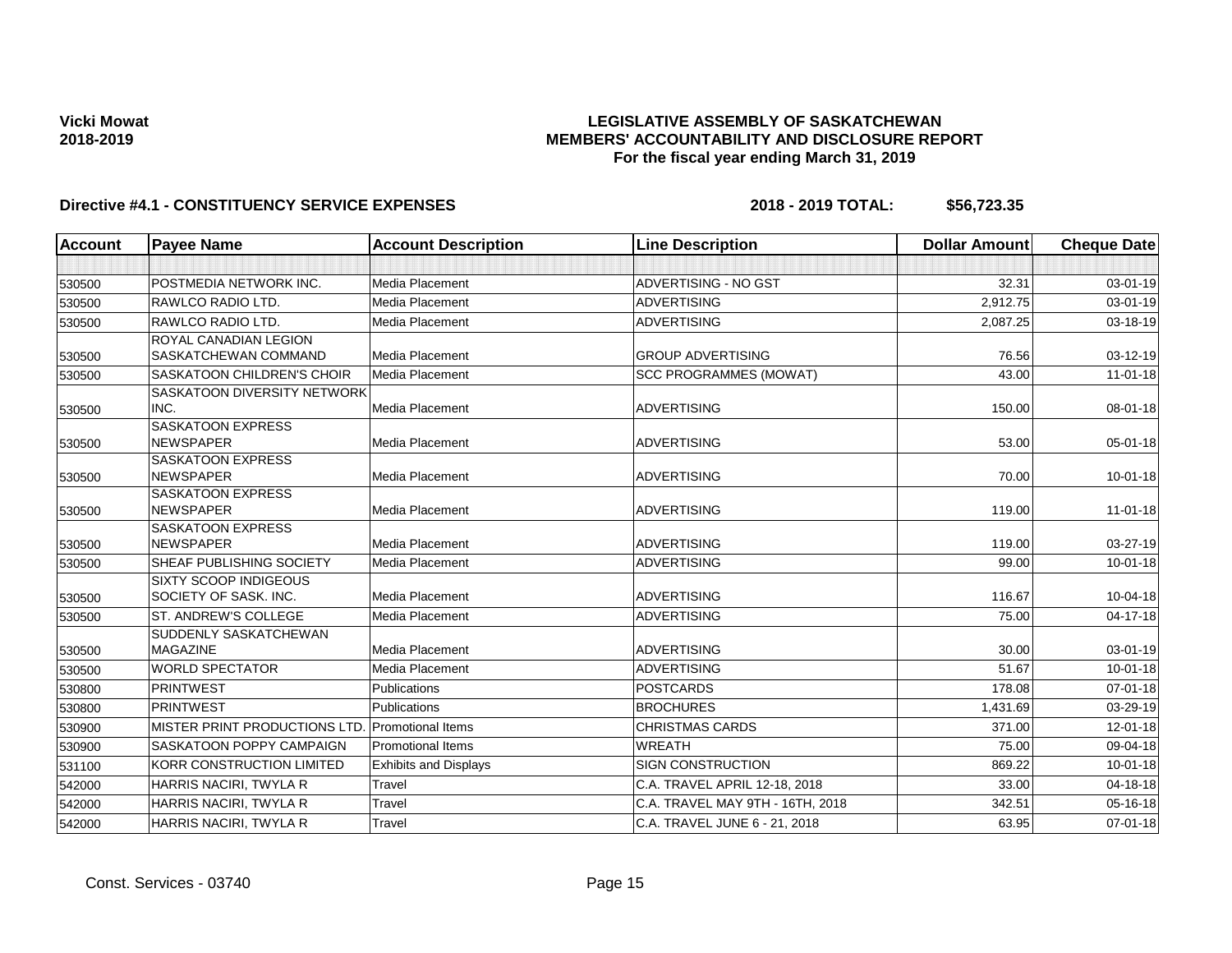### **LEGISLATIVE ASSEMBLY OF SASKATCHEWAN MEMBERS' ACCOUNTABILITY AND DISCLOSURE REPORT For the fiscal year ending March 31, 2019**

| <b>Account</b> | <b>Payee Name</b>                           | <b>Account Description</b>         | <b>Line Description</b>                         | <b>Dollar Amount</b> | <b>Cheque Date</b> |
|----------------|---------------------------------------------|------------------------------------|-------------------------------------------------|----------------------|--------------------|
|                |                                             |                                    |                                                 |                      |                    |
| 542000         | HARRIS NACIRI, TWYLA R                      | Travel                             | C.A. TRAVEL JULY 28 - AUGUST 3, 2018            | 67.19                | 08-01-18           |
| 542000         | HARRIS NACIRI, TWYLA R                      | Travel                             | C.A. TRAVEL AUGUST 29-30, 2018                  | 29.09                | 09-01-18           |
| 542000         | HARRIS NACIRI, TWYLA R                      | Travel                             | C.A. TRAVEL DECEMBER 14 - 17, 2019              | 15.40                | $01 - 01 - 19$     |
| 542000         | HARRIS NACIRI, TWYLA R                      | Travel                             | C.A. TRAVEL                                     | 28.00                | 03-05-19           |
| 542000         | HARRIS NACIRI, TWYLA R                      | <b>Travel</b>                      | C.A. TRAVEL MARCH 19-20, 2019                   | 340.35               | 03-19-19           |
| 550100         | MISTER PRINT PRODUCTIONS LTD. Printed Forms |                                    | <b>BUSINESS CARDS</b>                           | 159.00               | $12 - 01 - 18$     |
| 550200         | MOWAT, VICKI                                | Books, Mags and Ref Materials      | <b>REIMB: STARPHOENIX SUBSCRIPTION</b>          | 352.80               | $05-17-18$         |
| 550200         | MOWAT, VICKI                                | Books, Mags and Ref Materials      | REIMB: SUBSCRIPTION/ICLOUD<br><b>MEMBERSHIP</b> | 29.40                | 05-23-18           |
| 555000         | <b>COLONY COFFEE &amp; TEA</b>              | <b>Other Material and Supplies</b> | <b>MISC OFFICE SUPPLIES</b>                     | 990.00               | 03-29-19           |
| 555000         | HBI OFFICE PLUS INC.                        | Other Material and Supplies        | MISC. & OFFICE SUPPLIES                         | 12.59                | $04 - 11 - 18$     |
| 555000         | HBI OFFICE PLUS INC.                        | Other Material and Supplies        | MISC. & OFFICE SUPPLIES                         | 43.96                | $04 - 17 - 18$     |
| 555000         | HBI OFFICE PLUS INC.                        | <b>Other Material and Supplies</b> | <b>LAMINATOR/OFFICE SUPPLIES</b>                | 37.07                | 06-07-18           |
| 555000         | HBI OFFICE PLUS INC.                        | Other Material and Supplies        | MISC OFFICE SUPPLIES                            | 21.48                | 08-01-18           |
| 555000         | HBI OFFICE PLUS INC.                        | <b>Other Material and Supplies</b> | <b>MISC &amp; OFFICE SUPPLIES</b>               | 47.84                | 09-01-18           |
| 555000         | HBI OFFICE PLUS INC.                        | Other Material and Supplies        | <b>MISC &amp; OFFICE SUPPLIES</b>               | 59.91                | 09-06-18           |
| 555000         | HBI OFFICE PLUS INC.                        | Other Material and Supplies        | <b>MISC &amp; OFFICE SUPPLIES</b>               | 36.02                | $10 - 01 - 18$     |
| 555000         | HBI OFFICE PLUS INC.                        | Other Material and Supplies        | <b>MISC &amp; OFFICE SUPPLIES</b>               | 56.52                | 10-19-18           |
| 555000         | HBI OFFICE PLUS INC.                        | Other Material and Supplies        | <b>MISC &amp; OFFICE SUPPLIES</b>               | 31.57                | $11 - 02 - 18$     |
| 555000         | HBI OFFICE PLUS INC.                        | <b>Other Material and Supplies</b> | <b>MISC &amp; OFFICE SUPPLIES</b>               | 15.47                | $11-07-18$         |
| 555000         | HBI OFFICE PLUS INC.                        | Other Material and Supplies        | <b>MISC &amp; OFFICE SUPPLIES</b>               | 176.33               | 02-01-19           |
| 555000         | HBI OFFICE PLUS INC.                        | Other Material and Supplies        | <b>MISC &amp; OFFICE SUPPLIES</b>               | 118.86               | $02 - 01 - 19$     |
| 555000         | HBI OFFICE PLUS INC.                        | Other Material and Supplies        | <b>MISC &amp; OFFICE SUPPLIES</b>               | 9.49                 | 02-04-19           |
| 555000         | HBI OFFICE PLUS INC.                        | Other Material and Supplies        | <b>MISC &amp; OFFICE SUPPLIES</b>               | 12.79                | $02 - 11 - 19$     |
| 555000         | HARRIS NACIRI, TWYLA R                      | Other Material and Supplies        | MISC OFFICE SUPPLIES                            | 10.47                | 05-02-18           |
| 555000         | HARRIS NACIRI, TWYLA R                      | <b>Other Material and Supplies</b> | MISC OFFICE SUPPLIES                            | 79.77                | 07-06-18           |
| 555000         | HARRIS NACIRI, TWYLA R                      | Other Material and Supplies        | <b>MISC OFFICE SUPPLIES</b>                     | 26.14                | $12 - 18 - 18$     |
| 555000         | HARRIS NACIRI, TWYLA R                      | <b>Other Material and Supplies</b> | <b>MISC OFFICE SUPPLIES</b>                     | 97.98                | 12-18-18           |
| 555000         | HARRIS NACIRI, TWYLA R                      | Other Material and Supplies        | <b>OFFICE KEYS</b>                              | 8.29                 | $03 - 01 - 19$     |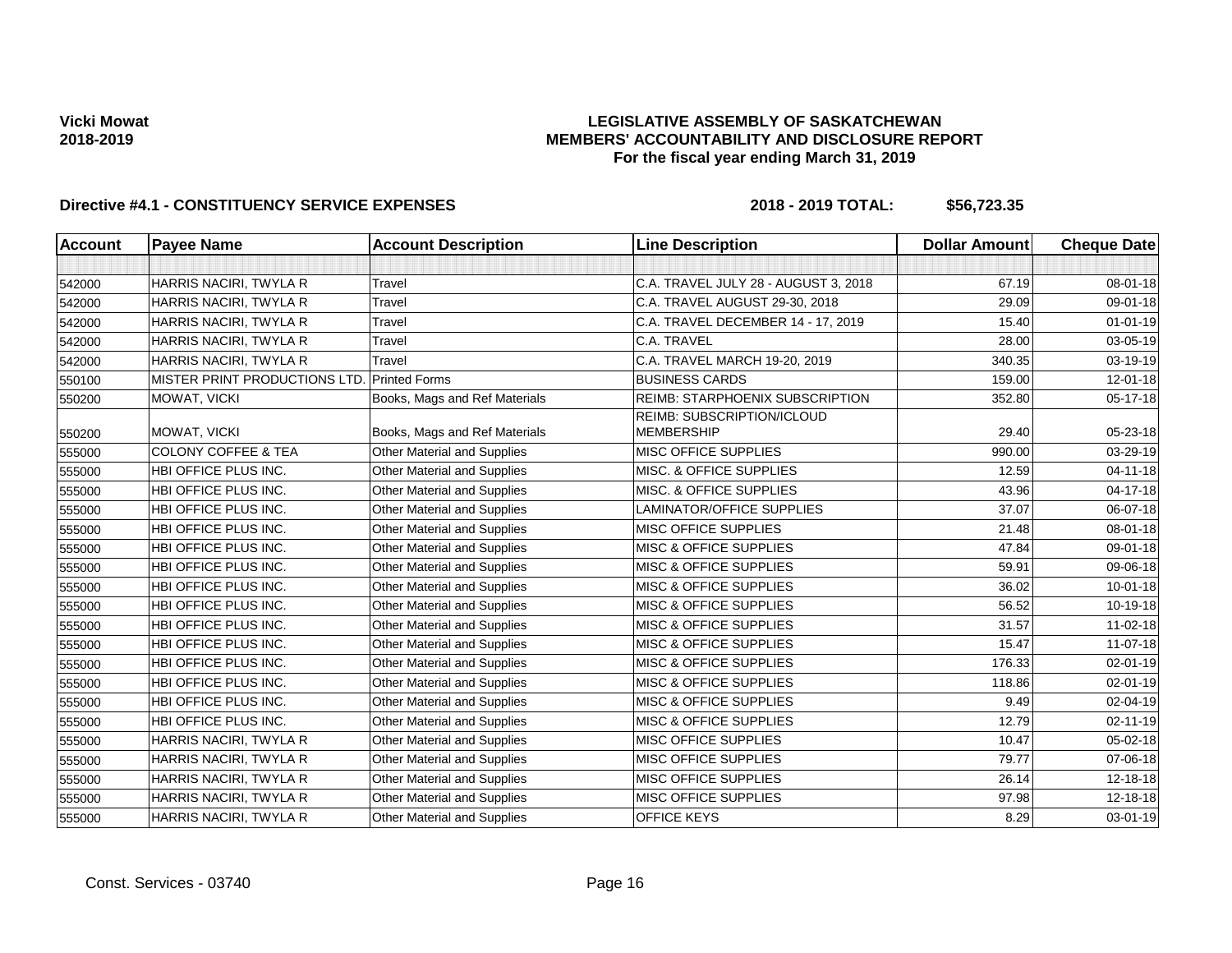### **LEGISLATIVE ASSEMBLY OF SASKATCHEWAN MEMBERS' ACCOUNTABILITY AND DISCLOSURE REPORT For the fiscal year ending March 31, 2019**

| <b>Payee Name</b>             | <b>Account Description</b>           | <b>Line Description</b>                         | <b>Dollar Amount</b> | <b>Cheque Date</b> |
|-------------------------------|--------------------------------------|-------------------------------------------------|----------------------|--------------------|
|                               |                                      |                                                 |                      |                    |
| MOWAT, VICKI                  | Other Material and Supplies          | <b>REIMB: TENT/MISC</b>                         | 6.11                 | 06-19-18           |
| MOWAT, VICKI                  | Other Material and Supplies          | <b>REIMB: MISC OFFICE SUPPLIES</b>              | 91.83                | 09-01-18           |
| MOWAT, VICKI                  | Other Material and Supplies          | REIMB: MISC OFFICE SUPPLIES                     | 119.00               | 10-09-18           |
| MOWAT, VICKI                  | Other Material and Supplies          | REIMB: MISC OFFICE SUPPLIES                     | 7.30                 | 12-01-18           |
| MOWAT, VICKI                  | Other Material and Supplies          | REIMB: MISC OFFICE SUPPLIES                     | 128.74               | 12-18-18           |
| <b>STAPLES BUSINESS DEPOT</b> | Other Material and Supplies          | 110545 MISC OFFICE SUPPLIES                     | 20.12                | 07-04-18           |
| <b>STAPLES BUSINESS DEPOT</b> | Other Material and Supplies          | 030419 MISC & OFFICE SUPPLIES                   | 46.61                | 03-04-19           |
| MOWAT, VICKI                  | Computer Hardware - Exp.             | REIMB: REMARKABLE/MARKER/FOLIO                  | 879.00               | 10-09-18           |
| MOWAT, VICKI                  | Computer Software - Exp              | REIMB: SUBSCRIPTION/ICLOUD<br><b>MEMBERSHIP</b> | 834.11               | 05-23-18           |
| <b>MOWAT. VICKI</b>           | Computer Software - Exp              | <b>REIMB: DROPBOX INC.</b>                      | 279.00               | $11 - 16 - 18$     |
| HBI OFFICE PLUS INC.          | Office Furniture and Equipment - Exp | LAMINATOR/OFFICE SUPPLIES                       | 173.37               | 06-07-18           |
| HBI OFFICE PLUS INC.          | Office Furniture and Equipment - Exp | TOASTER OVEN/MISC OFFICE SUPPLIES               | 69.37                | 02-04-19           |
| MOWAT, VICKI                  | Office Furniture and Equipment - Exp | <b>REIMB: TENT/MISC</b>                         | 221.99               | 06-19-18           |
| MOWAT, VICKI                  | Office Furniture and Equipment - Exp | <b>REIMB: COFFEE URN/MISC/BBQ RENTAL</b>        | 99.87                | 09-01-18           |
|                               |                                      | PREPAID EXPENSE ADJUSTMENT                      | $-2,295.00$          | 03-11-19           |
|                               |                                      | PREPAID EXPENSE ADJUSTMENT                      | 3,090.00             | $04 - 12 - 18$     |
|                               |                                      |                                                 |                      |                    |
|                               |                                      |                                                 |                      |                    |
|                               |                                      |                                                 |                      |                    |
|                               |                                      |                                                 |                      |                    |
|                               |                                      |                                                 |                      |                    |
|                               |                                      |                                                 |                      |                    |
|                               |                                      |                                                 |                      |                    |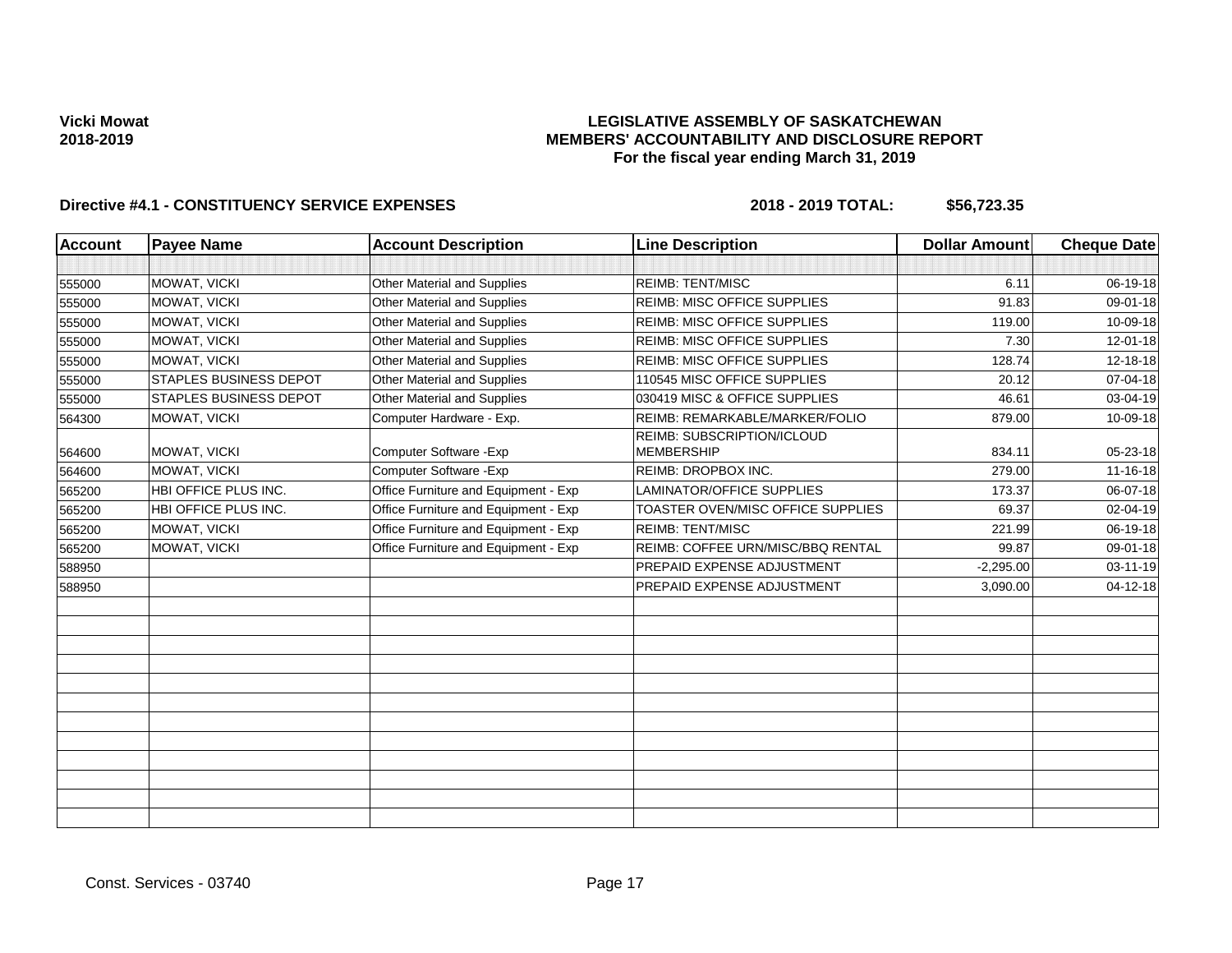### **LEGISLATIVE ASSEMBLY OF SASKATCHEWAN MEMBERS' ACCOUNTABILITY AND DISCLOSURE REPORT For the fiscal year ending March 31, 2019**

| <b>Account</b> | Payee Name | <b>Account Description</b> | <b>Line Description</b> | <b>Dollar Amount</b> | <b>Cheque Date</b> |
|----------------|------------|----------------------------|-------------------------|----------------------|--------------------|
|                |            |                            |                         |                      |                    |
|                |            |                            |                         |                      |                    |
|                |            |                            |                         |                      |                    |
|                |            |                            |                         |                      |                    |
|                |            |                            |                         |                      |                    |
|                |            |                            |                         |                      |                    |
|                |            |                            |                         |                      |                    |
|                |            |                            |                         |                      |                    |
|                |            |                            |                         |                      |                    |
|                |            |                            |                         |                      |                    |
|                |            |                            |                         |                      |                    |
|                |            |                            |                         |                      |                    |
|                |            |                            |                         |                      |                    |
|                |            |                            |                         |                      |                    |
|                |            |                            |                         |                      |                    |
|                |            |                            |                         |                      |                    |
|                |            |                            |                         |                      |                    |
|                |            |                            |                         |                      |                    |
|                |            |                            |                         |                      |                    |
|                |            |                            |                         |                      |                    |
|                |            |                            |                         |                      |                    |
|                |            |                            |                         |                      |                    |
|                |            |                            |                         |                      |                    |
|                |            |                            |                         |                      |                    |
|                |            |                            |                         |                      |                    |
|                |            |                            |                         |                      |                    |
|                |            |                            |                         |                      |                    |
|                |            |                            |                         |                      |                    |
|                |            |                            |                         |                      |                    |
|                |            |                            |                         |                      |                    |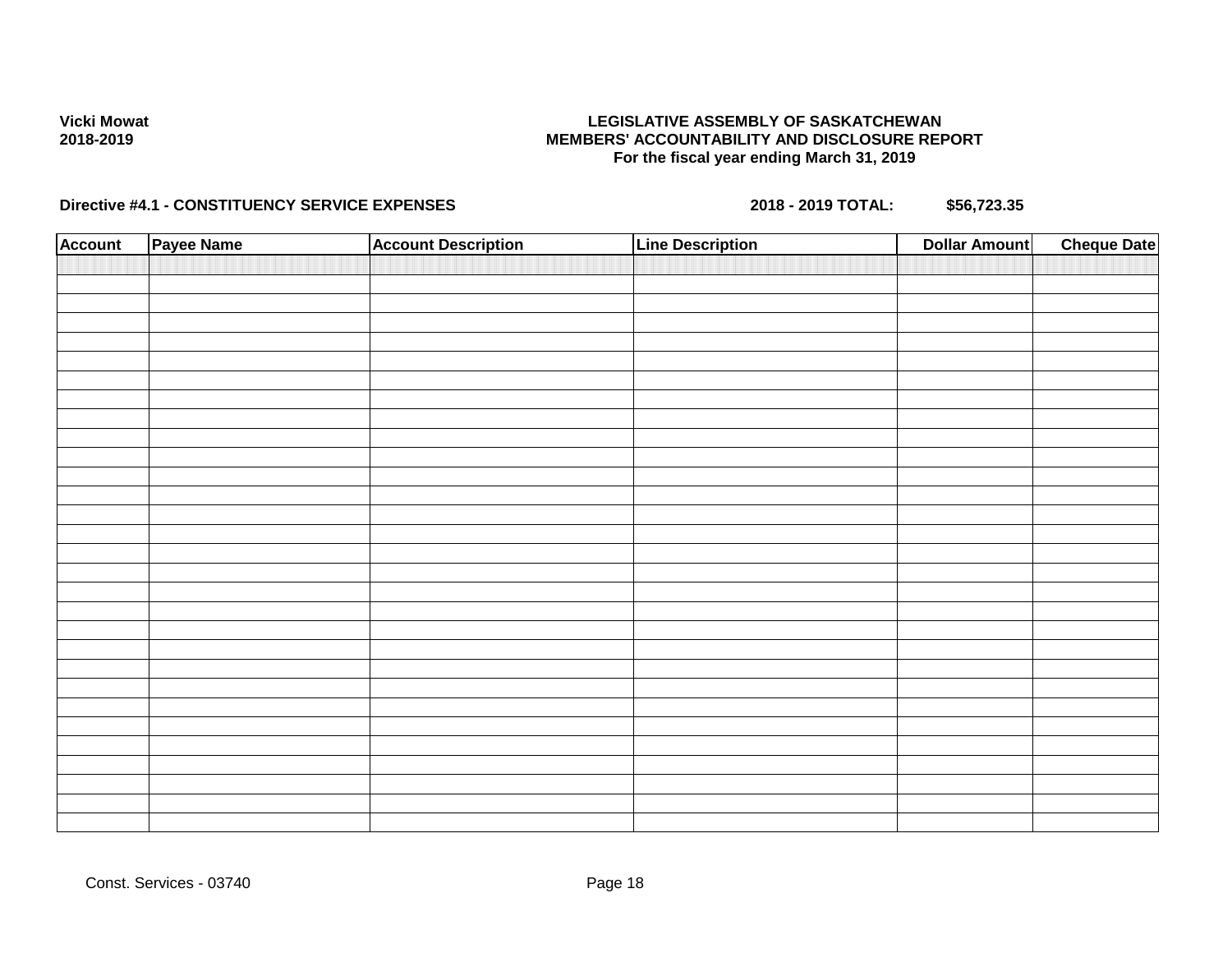### **LEGISLATIVE ASSEMBLY OF SASKATCHEWAN MEMBERS' ACCOUNTABILITY AND DISCLOSURE REPORT For the fiscal year ending March 31, 2019**

| <b>Account</b> | <b>Payee Name</b> | <b>Account Description</b> | <b>Line Description</b> | Dollar Amount | <b>Cheque Date</b> |
|----------------|-------------------|----------------------------|-------------------------|---------------|--------------------|
|                |                   |                            |                         |               |                    |
|                |                   |                            |                         |               |                    |
|                |                   |                            |                         |               |                    |
|                |                   |                            |                         |               |                    |
|                |                   |                            |                         |               |                    |
|                |                   |                            |                         |               |                    |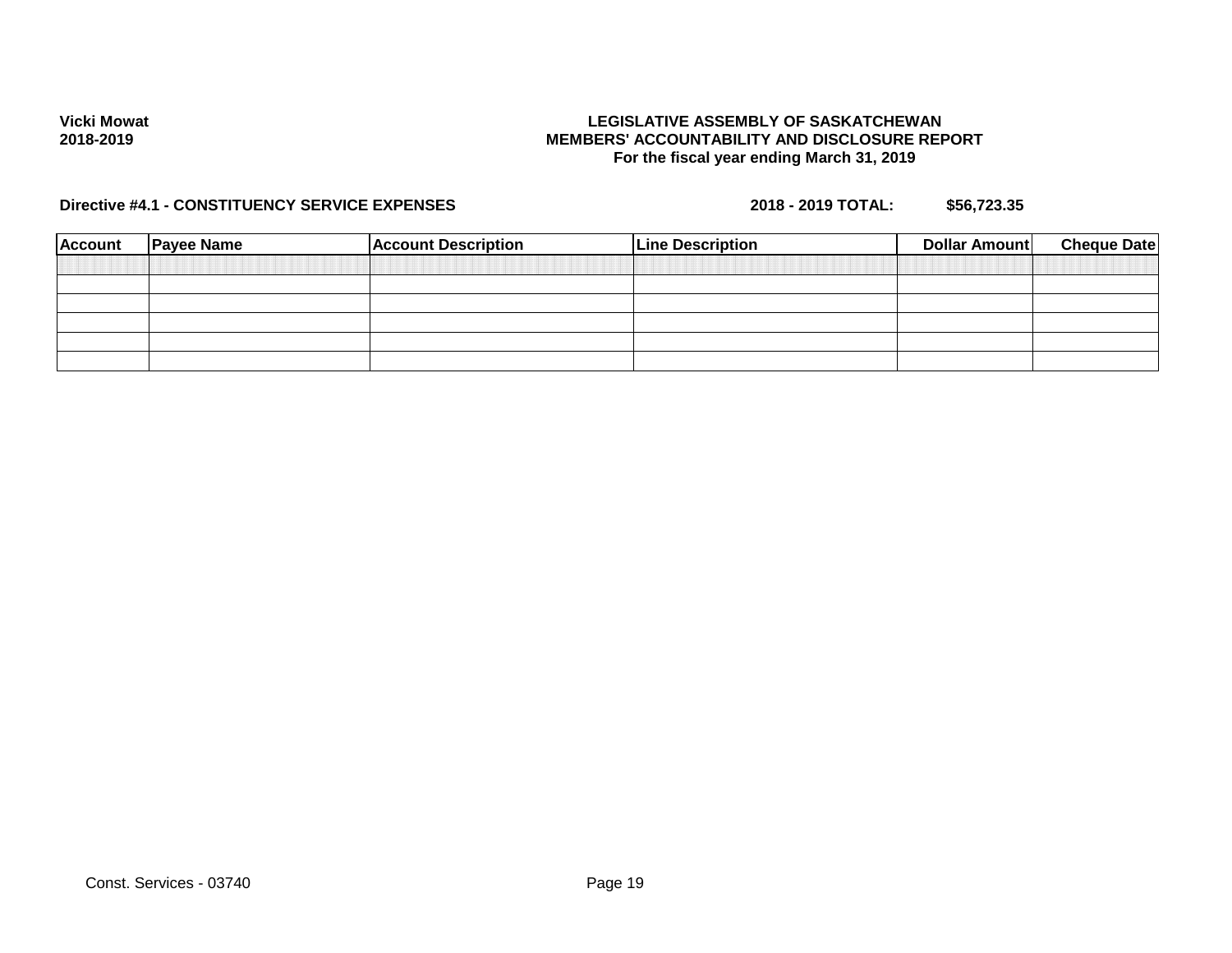## **LEGISLATIVE ASSEMBLY OF SASKATCHEWAN MEMBERS' ACCOUNTABILITY AND DISCLOSURE REPORT For the fiscal year ending March 31, 2019**

| <b>Account</b> | <b>Payee Name</b>      | <b>Account Description</b> | <b>Dollar Amount</b> | <b>Cheque Date</b> |
|----------------|------------------------|----------------------------|----------------------|--------------------|
|                |                        |                            |                      |                    |
| 513000         | HARRIS NACIRI, TWYLA R | Out-of-Scope Permanent     | 2,030.62             | 04-24-18           |
| 513000         | HARRIS NACIRI, TWYLA R | Out-of-Scope Permanent     | 2,030.62             | 05-08-18           |
| 513000         | HARRIS NACIRI, TWYLA R | Out-of-Scope Permanent     | 2,030.62             | $05 - 23 - 18$     |
| 513000         | HARRIS NACIRI, TWYLA R | Out-of-Scope Permanent     | 2,213.42             | 06-05-18           |
| 513000         | HARRIS NACIRI, TWYLA R | Out-of-Scope Permanent     | 2,213.42             | 06-13-18           |
| 513000         | HARRIS NACIRI, TWYLA R | Out-of-Scope Permanent     | 2,213.42             | 06-27-18           |
| 513000         | HARRIS NACIRI, TWYLA R | Out-of-Scope Permanent     | 2,213.42             | $07 - 11 - 18$     |
| 513000         | HARRIS NACIRI, TWYLA R | Out-of-Scope Permanent     | 2,213.42             | 07-25-18           |
| 513000         | HARRIS NACIRI, TWYLA R | Out-of-Scope Permanent     | 2,213.42             | 08-08-18           |
| 513000         | HARRIS NACIRI, TWYLA R | Out-of-Scope Permanent     | 1,992.08             | 08-22-18           |
| 513000         | HARRIS NACIRI, TWYLA R | Out-of-Scope Permanent     | 2,213.42             | 09-05-18           |
| 513000         | HARRIS NACIRI, TWYLA R | Out-of-Scope Permanent     | 2,213.42             | 09-19-18           |
| 513000         | HARRIS NACIRI, TWYLA R | Out-of-Scope Permanent     | 2,213.42             | 10-03-18           |
| 513000         | HARRIS NACIRI, TWYLA R | Out-of-Scope Permanent     | 2,213.42             | 10-17-18           |
| 513000         | HARRIS NACIRI, TWYLA R | Out-of-Scope Permanent     | 1992.08              | $11-01-18$         |
| 513000         | HARRIS NACIRI, TWYLA R | Out-of-Scope Permanent     | 2,213.42             | $11 - 14 - 18$     |
| 513000         | HARRIS NACIRI, TWYLA R | Out-of-Scope Permanent     | 2,213.42             | $11 - 28 - 18$     |
| 513000         | HARRIS NACIRI, TWYLA R | Out-of-Scope Permanent     | 2,213.42             | $12 - 12 - 18$     |
| 513000         | HARRIS NACIRI, TWYLA R | Out-of-Scope Permanent     | 2,213.42             | 12-27-18           |
| 513000         | HARRIS NACIRI, TWYLA R | Out-of-Scope Permanent     | 1106.71              | 01-09-19           |
| 513000         | HARRIS NACIRI, TWYLA R | Out-of-Scope Permanent     | 2213.42              | 01-23-19           |
| 513000         | HARRIS NACIRI, TWYLA R | Out-of-Scope Permanent     | 1992.08              | 02-06-19           |
| 513000         | HARRIS NACIRI, TWYLA R | Out-of-Scope Permanent     | 2,213.42             | 02-20-19           |
| 513000         | HARRIS NACIRI, TWYLA R | Out-of-Scope Permanent     | 2,213.42             | 03-06-19           |
| 513000         | HARRIS NACIRI, TWYLA R | Out-of-Scope Permanent     | 2,213.42             | 03-20-19           |
| 513000         | HARRIS NACIRI, TWYLA R | Out-of-Scope Permanent     | 2,406.66             | 04-03-19           |
| 514000         | HICKS, JASON           | Casual/Term                | 61.86                | $11 - 19 - 18$     |
| 514000         | HICKS, JASON           | Casual/Term                | 296.92               | $12 - 12 - 18$     |
| 514000         | HICKS, JASON           | Casual/Term                | 296.91               | 03-06-19           |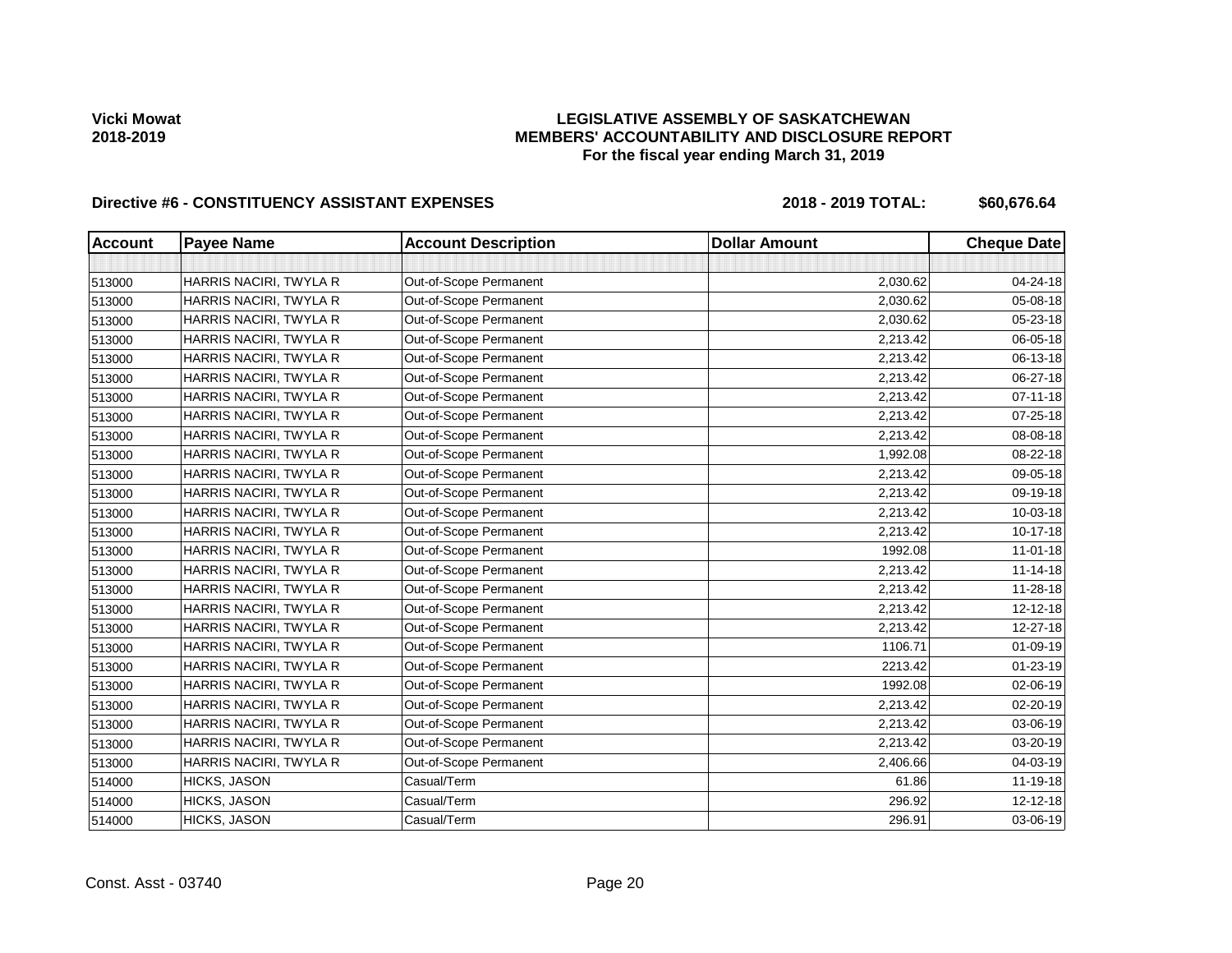## **LEGISLATIVE ASSEMBLY OF SASKATCHEWAN MEMBERS' ACCOUNTABILITY AND DISCLOSURE REPORT For the fiscal year ending March 31, 2019**

| <b>Account</b> | <b>Payee Name</b>   | <b>Account Description</b>                    | <b>Dollar Amount</b> | <b>Cheque Date</b> |
|----------------|---------------------|-----------------------------------------------|----------------------|--------------------|
|                |                     |                                               |                      |                    |
| 514000         | <b>HICKS, JASON</b> | Casual/Term                                   | 296.91               | 03-20-19           |
| 514000         | MACNALLY, AUSTIN    | Casual/Term                                   | 742.3                | 08-22-18           |
| 514000         | MACNALLY, AUSTIN    | Casual/Term                                   | 210.32               | 09-05-18           |
| 514000         | MACNALLY, AUSTIN    | Casual/Term                                   | 147.84               | 10-03-18           |
| 514000         | MACNALLY, AUSTIN    | Casual/Term                                   | 445.37               | $11-01-18$         |
| 514000         | MACNALLY, AUSTIN    | Casual/Term                                   | 148.46               | $11 - 14 - 18$     |
| 514000         | MACNALLY, AUSTIN    | Casual/Term                                   | 595.89               | 12-12-18           |
| 514000         | MACNALLY, AUSTIN    | Casual/Term                                   | 148.46               | 12-27-18           |
| 514000         | MACNALLY, AUSTIN    | Casual/Term                                   | 148.46               | 02-06-19           |
| 514000         | MACNALLY, AUSTIN    | Casual/Term                                   | 143.30               | 02-20-19           |
| 514000         | MACNALLY, AUSTIN    | Casual/Term                                   | 445.37               | 03-06-19           |
| 514000         | MACNALLY, AUSTIN    | Casual/Term                                   | 296.91               | 03-20-19           |
| 514000         | MACNALLY, AUSTIN    | Casual/Term                                   | 148.46               | 04-03-19           |
| 514000         | SAMSON, KIRSTEN M   | Casual/Term                                   | 226.81               | 03-07-19           |
| 514000         | SAMSON, KIRSTEN M   | Casual/Term                                   | 61.86                | 04-03-19           |
| 519900         | None (Default)      | Change in Y/E Accrued Empl Leave Entitlements | $-838.48$            | 04-18-18           |
| 519900         | None (Default)      | Change in Y/E Accrued Empl Leave Entitlements | 1229.68              | 04-08-19           |
|                |                     |                                               |                      |                    |
|                |                     |                                               |                      |                    |
|                |                     |                                               |                      |                    |
|                |                     |                                               |                      |                    |
|                |                     |                                               |                      |                    |
|                |                     |                                               |                      |                    |
|                |                     |                                               |                      |                    |
|                |                     |                                               |                      |                    |
|                |                     |                                               |                      |                    |
|                |                     |                                               |                      |                    |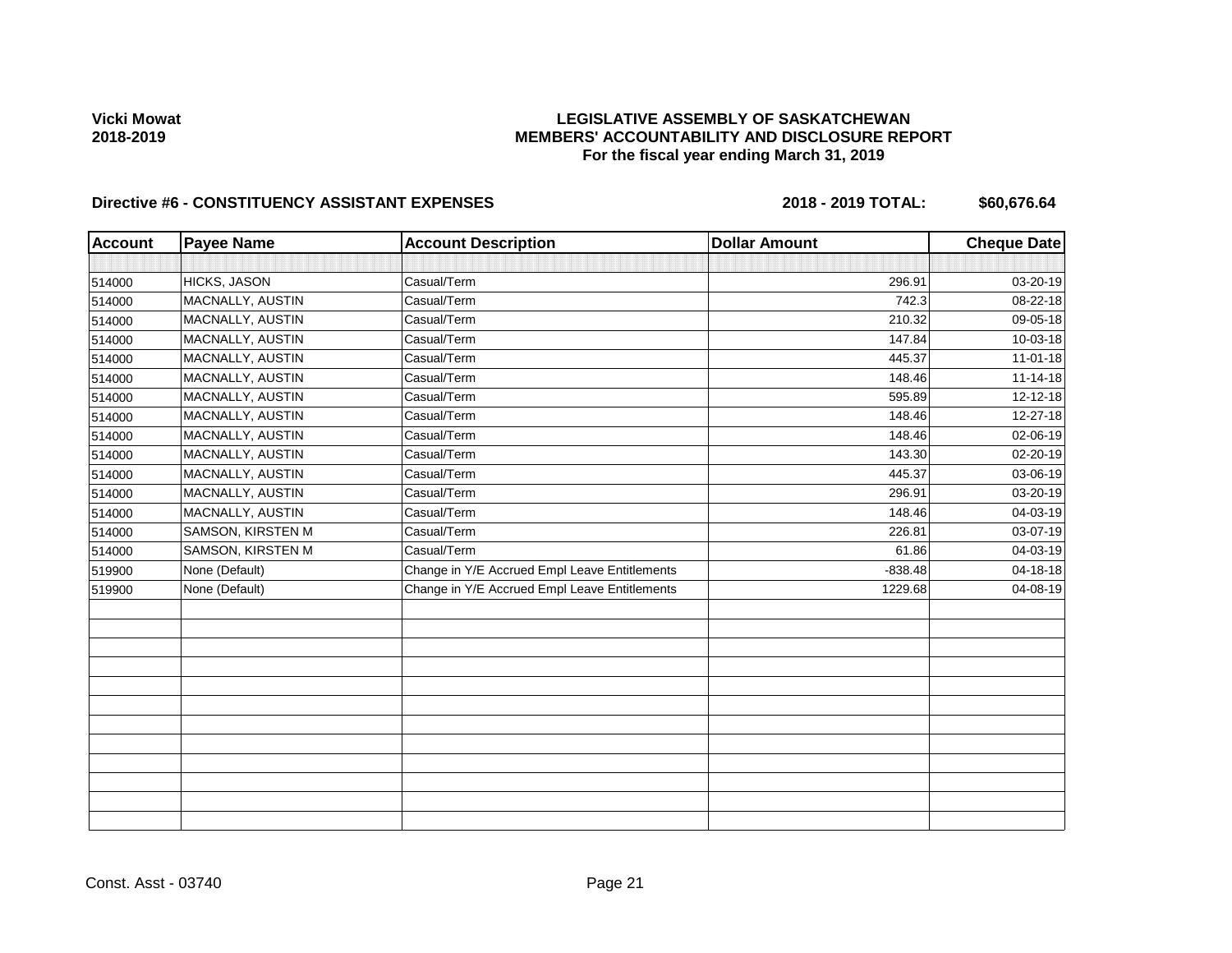### **LEGISLATIVE ASSEMBLY OF SASKATCHEWAN MEMBERS' ACCOUNTABILITY AND DISCLOSURE REPORT For the fiscal year ending March 31, 2019**

| <b>Account</b> | Payee Name | <b>Account Description</b> | <b>Dollar Amount</b> | <b>Cheque Date</b> |
|----------------|------------|----------------------------|----------------------|--------------------|
|                |            |                            |                      |                    |
|                |            |                            |                      |                    |
|                |            |                            |                      |                    |
|                |            |                            |                      |                    |
|                |            |                            |                      |                    |
|                |            |                            |                      |                    |
|                |            |                            |                      |                    |
|                |            |                            |                      |                    |
|                |            |                            |                      |                    |
|                |            |                            |                      |                    |
|                |            |                            |                      |                    |
|                |            |                            |                      |                    |
|                |            |                            |                      |                    |
|                |            |                            |                      |                    |
|                |            |                            |                      |                    |
|                |            |                            |                      |                    |
|                |            |                            |                      |                    |
|                |            |                            |                      |                    |
|                |            |                            |                      |                    |
|                |            |                            |                      |                    |
|                |            |                            |                      |                    |
|                |            |                            |                      |                    |
|                |            |                            |                      |                    |
|                |            |                            |                      |                    |
|                |            |                            |                      |                    |
|                |            |                            |                      |                    |
|                |            |                            |                      |                    |
|                |            |                            |                      |                    |
|                |            |                            |                      |                    |
|                |            |                            |                      |                    |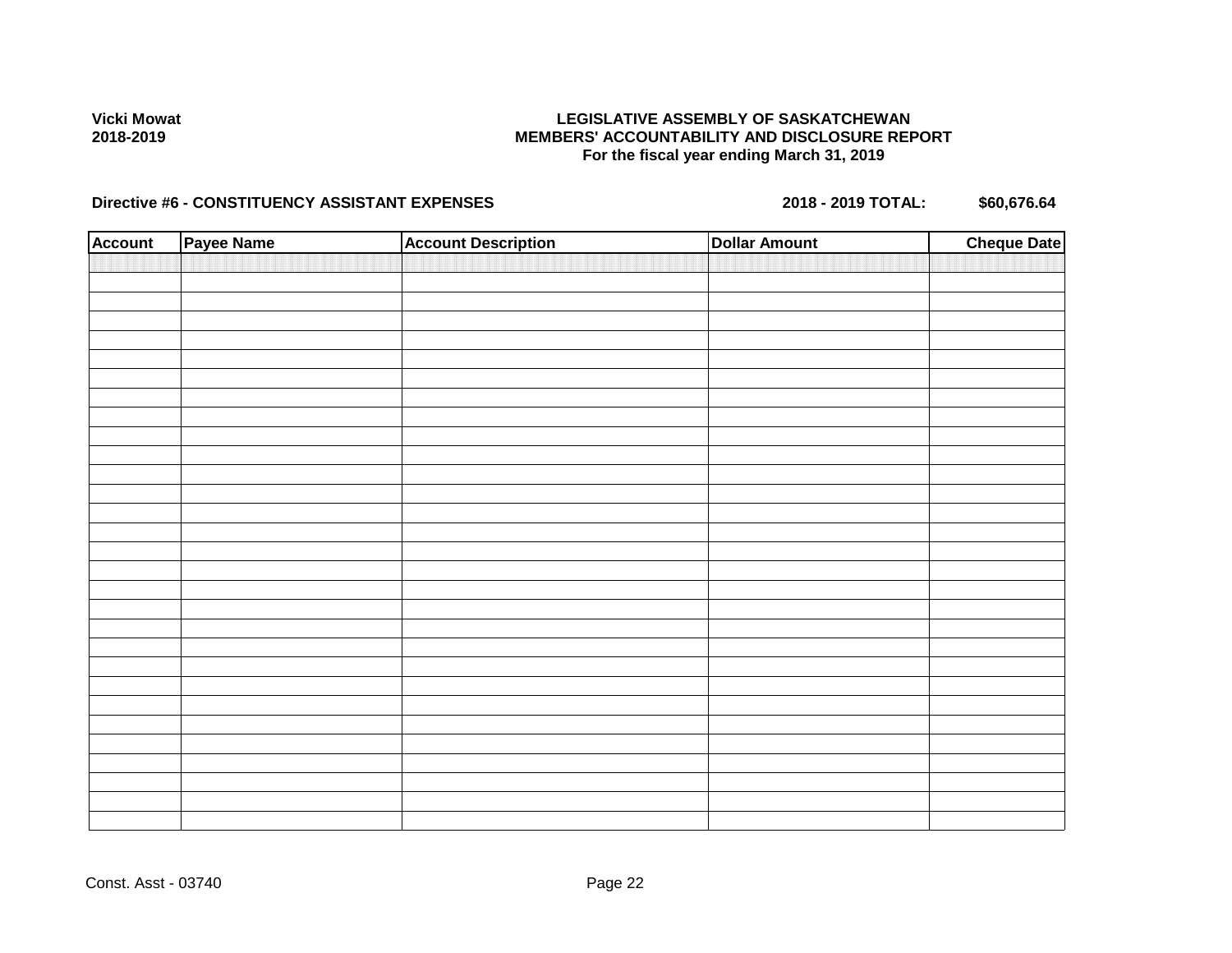### **LEGISLATIVE ASSEMBLY OF SASKATCHEWAN MEMBERS' ACCOUNTABILITY AND DISCLOSURE REPORT For the fiscal year ending March 31, 2019**

| <b>Account</b> | Payee Name | <b>Account Description</b> | <b>Dollar Amount</b> | <b>Cheque Date</b> |
|----------------|------------|----------------------------|----------------------|--------------------|
|                |            |                            |                      |                    |
|                |            |                            |                      |                    |
|                |            |                            |                      |                    |
|                |            |                            |                      |                    |
|                |            |                            |                      |                    |
|                |            |                            |                      |                    |
|                |            |                            |                      |                    |
|                |            |                            |                      |                    |
|                |            |                            |                      |                    |
|                |            |                            |                      |                    |
|                |            |                            |                      |                    |
|                |            |                            |                      |                    |
|                |            |                            |                      |                    |
|                |            |                            |                      |                    |
|                |            |                            |                      |                    |
|                |            |                            |                      |                    |
|                |            |                            |                      |                    |
|                |            |                            |                      |                    |
|                |            |                            |                      |                    |
|                |            |                            |                      |                    |